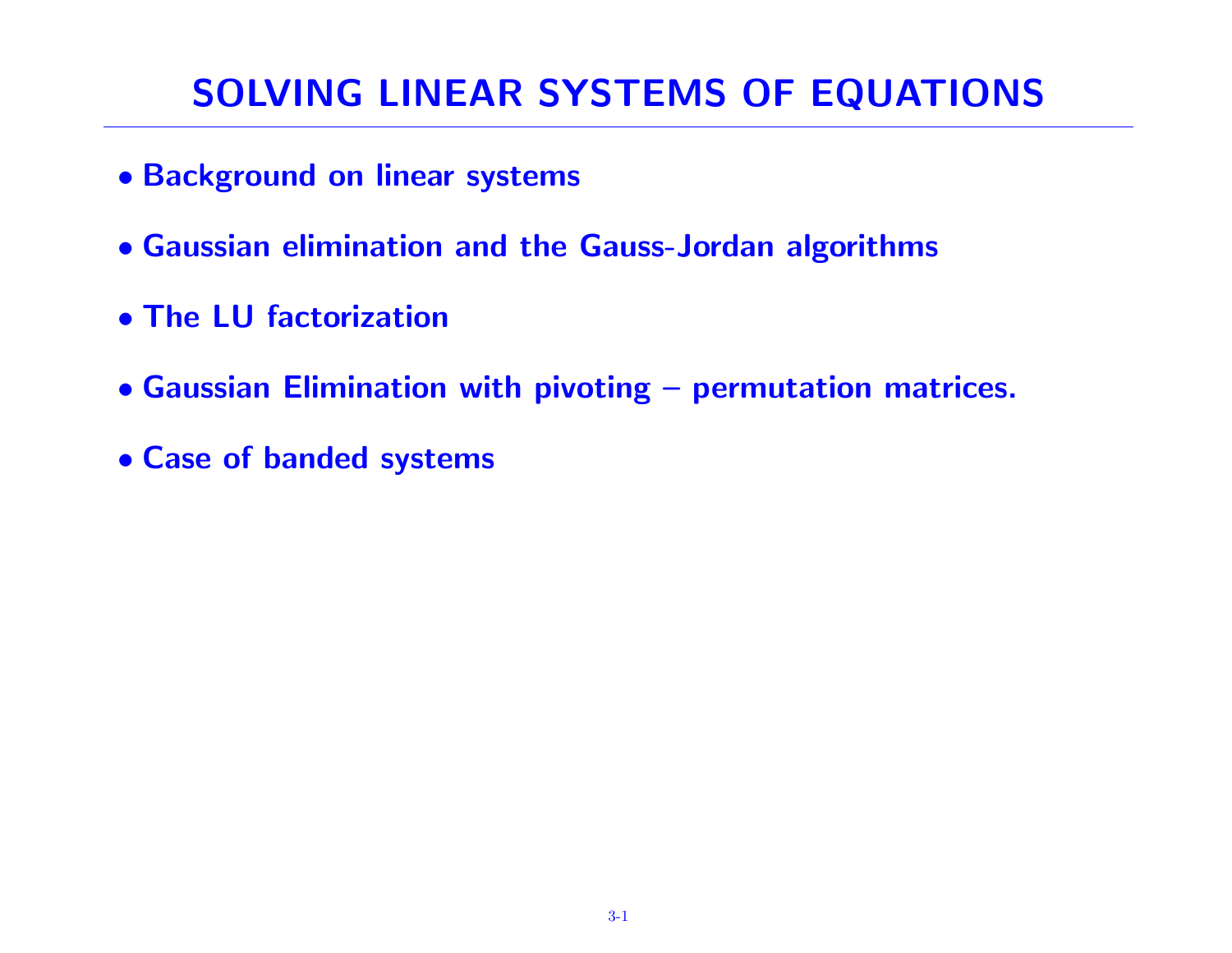### Background: Linear systems

The Problem: A is an  $n \times n$  matrix, and b a vector of  $\mathbb{R}^n$ . Find  $x$  such that:

$$
Ax=b
$$

x is the unknown vector, b the right-hand side, and  $\bm{A}$  is the coefficient matrix

Example:

$$
\begin{cases} 2x_1 + 4x_2 + 4x_3 = 6 \\ x_1 + 5x_2 + 6x_3 = 4 \\ x_1 + 3x_2 + x_3 = 8 \end{cases}
$$
 or 
$$
\begin{pmatrix} 2 & 4 & 4 \\ 1 & 5 & 6 \\ 1 & 3 & 1 \end{pmatrix}
$$
 
$$
\begin{pmatrix} x_1 \\ x_2 \\ x_3 \end{pmatrix} = \begin{pmatrix} 6 \\ 4 \\ 8 \end{pmatrix}
$$



 $3-2$  GvL  $3.\{1,3,5\}$  – Systems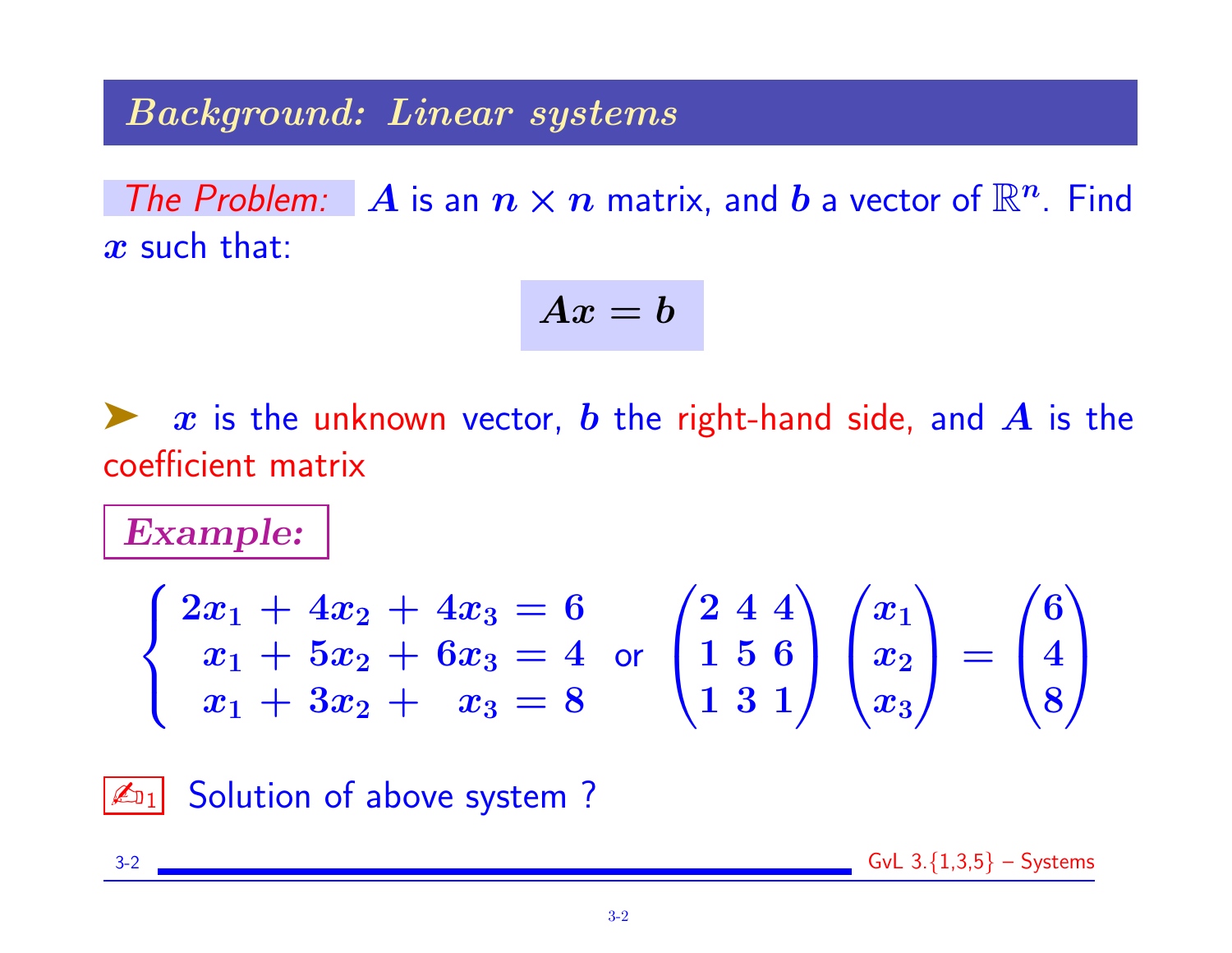➤ Standard mathematical solution by Cramer's rule:

$$
x_i=\det(A_i)/\det(A)
$$

 $A_i$  = matrix obtained by replacing *i*-th column by *b*.

Note: This formula is useless in practice beyond  $\bm{n}~=~\bm{3}$  or  $n=4$ .

Three situations:

- 1. The matrix  $\bm{A}$  is nonsingular. There is a unique solution given by  $x = A^{-1}b.$
- 2. The matrix A is singular and  $b \in \text{Ran}(A)$ . There are infinitely many solutions.
- 3. The matrix A is singular and  $b \notin \text{Ran}(A)$ . There are no solutions.

|--|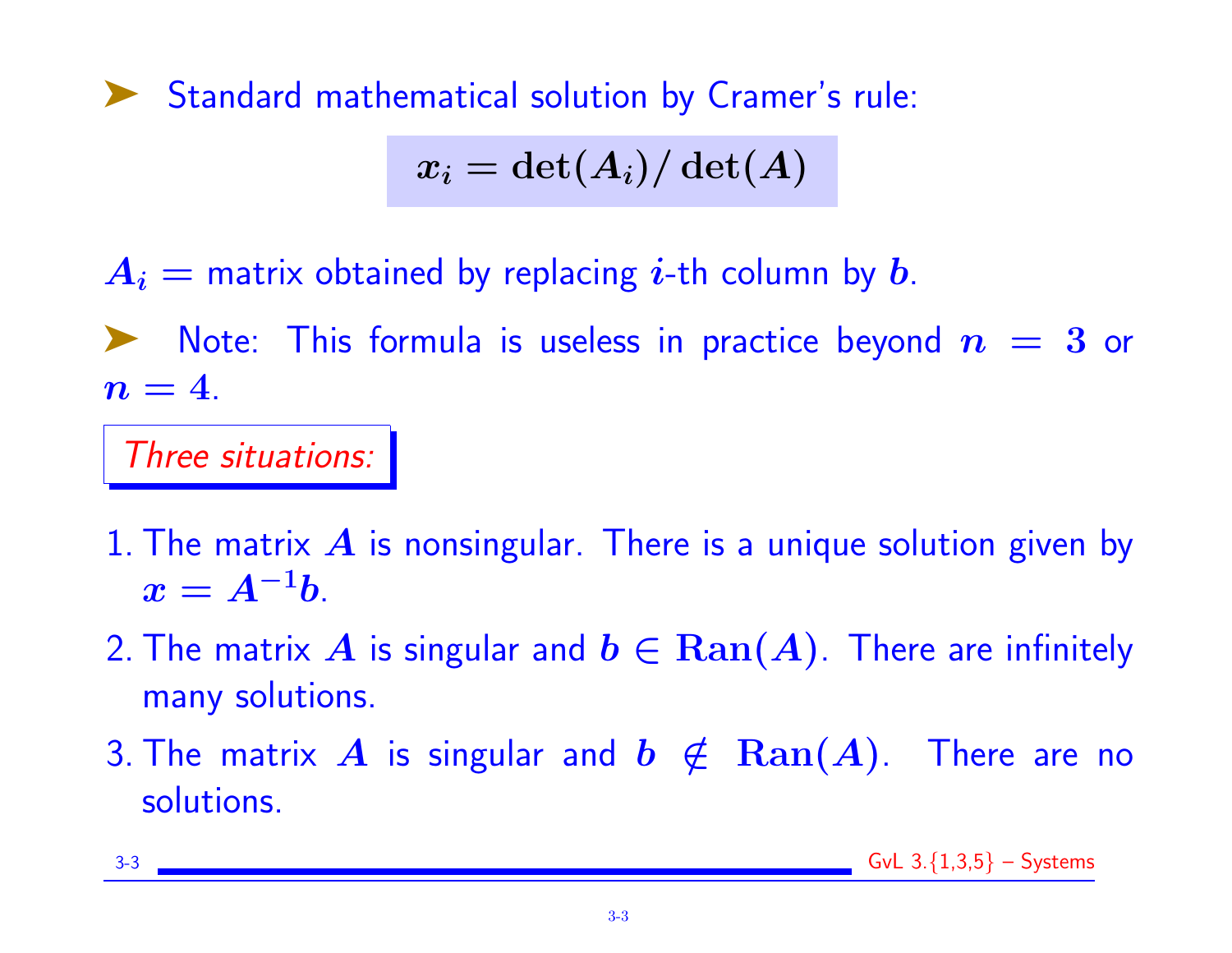**Example:** (1) Let 
$$
A = \begin{pmatrix} 2 & 0 \ 0 & 4 \end{pmatrix}
$$
  $b = \begin{pmatrix} 1 \ 8 \end{pmatrix}$ . A is nonsingular  
\n**Example:** (2) Case where A is singular &  $b \in \text{Ran}(A)$ :  
\n
$$
A = \begin{pmatrix} 2 & 0 \ 0 & 0 \end{pmatrix}, \quad b = \begin{pmatrix} 1 \ 0 \end{pmatrix}.
$$
\n**Similarly, many solutions:**  $x(\alpha) = \begin{pmatrix} 0.5 \ \alpha \end{pmatrix}$   $\forall \alpha$ .

Example:  $(3)$  Let  $A$  same as above, but  $b=$ 1 .

▶ No solutions since 2nd equation cannot be satisfied

3-4  $\sim$  GvL 3. $\{1,3,5\}$  – Systems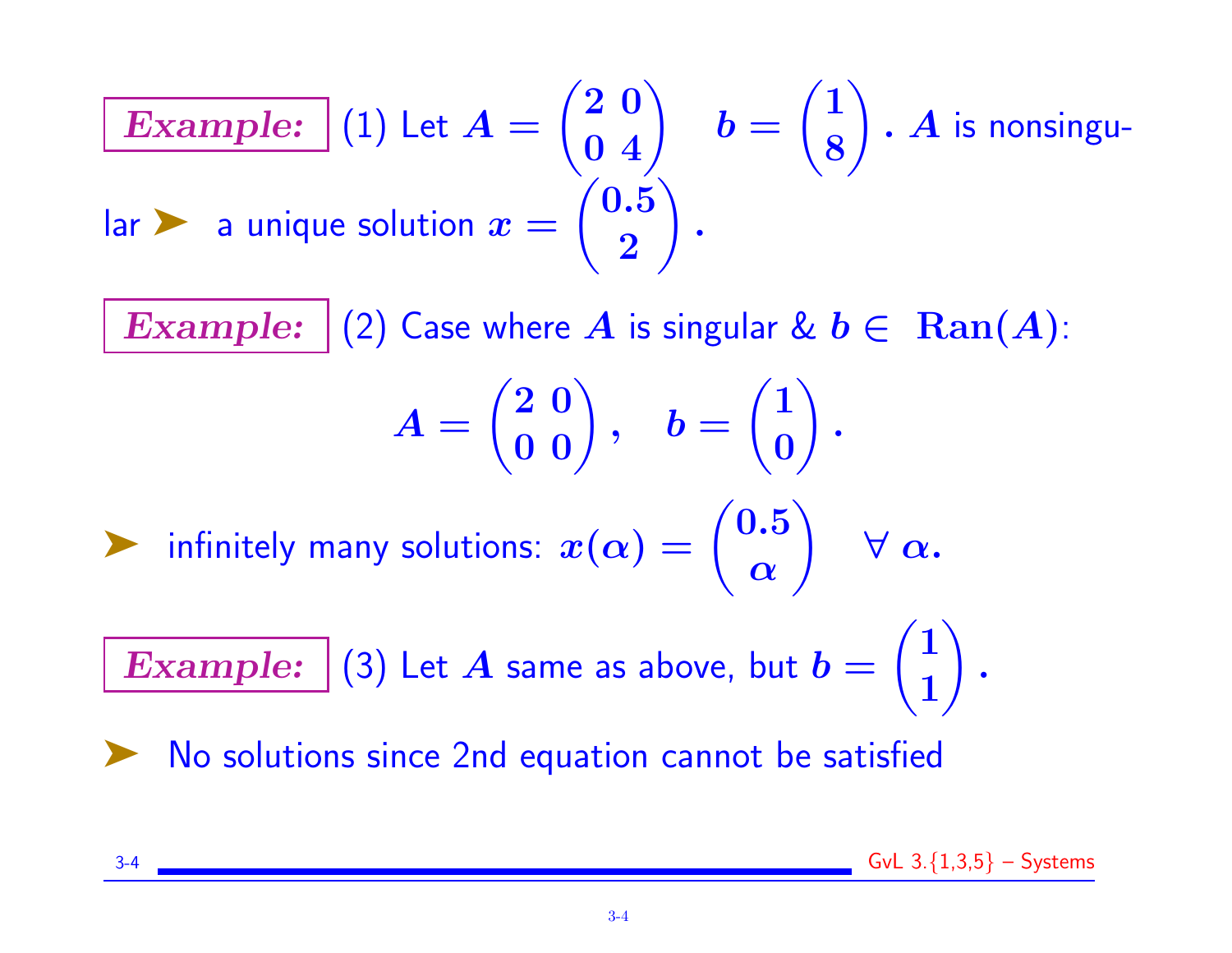#### Triangular linear systems

Example:

$$
\begin{pmatrix} 2 & 4 & 4 \ 0 & 5 & -2 \ 0 & 0 & 2 \end{pmatrix} \begin{pmatrix} x_1 \ x_2 \ x_3 \end{pmatrix} = \begin{pmatrix} 2 \ 1 \ 4 \end{pmatrix}
$$

One equation can be trivially solved: the last one.

$$
x_3=2
$$

 $\triangleright$   $x_3$  is known we can now solve the 2nd equation:

$$
5x_2 - 2x_3 = 1 \ \to \ 5x_2 - 2 \times 2 = 1 \ \ \to \ x_2 = 1
$$

 $\blacktriangleright$  Finally  $x_1$  can be determined similarly:  $2x_1 + 4x_2 + 4x_3 = 2 \rightarrow \dots \rightarrow x_1 = -5$ 3-5  $GvL$  3. ${1,3,5}$  – Systems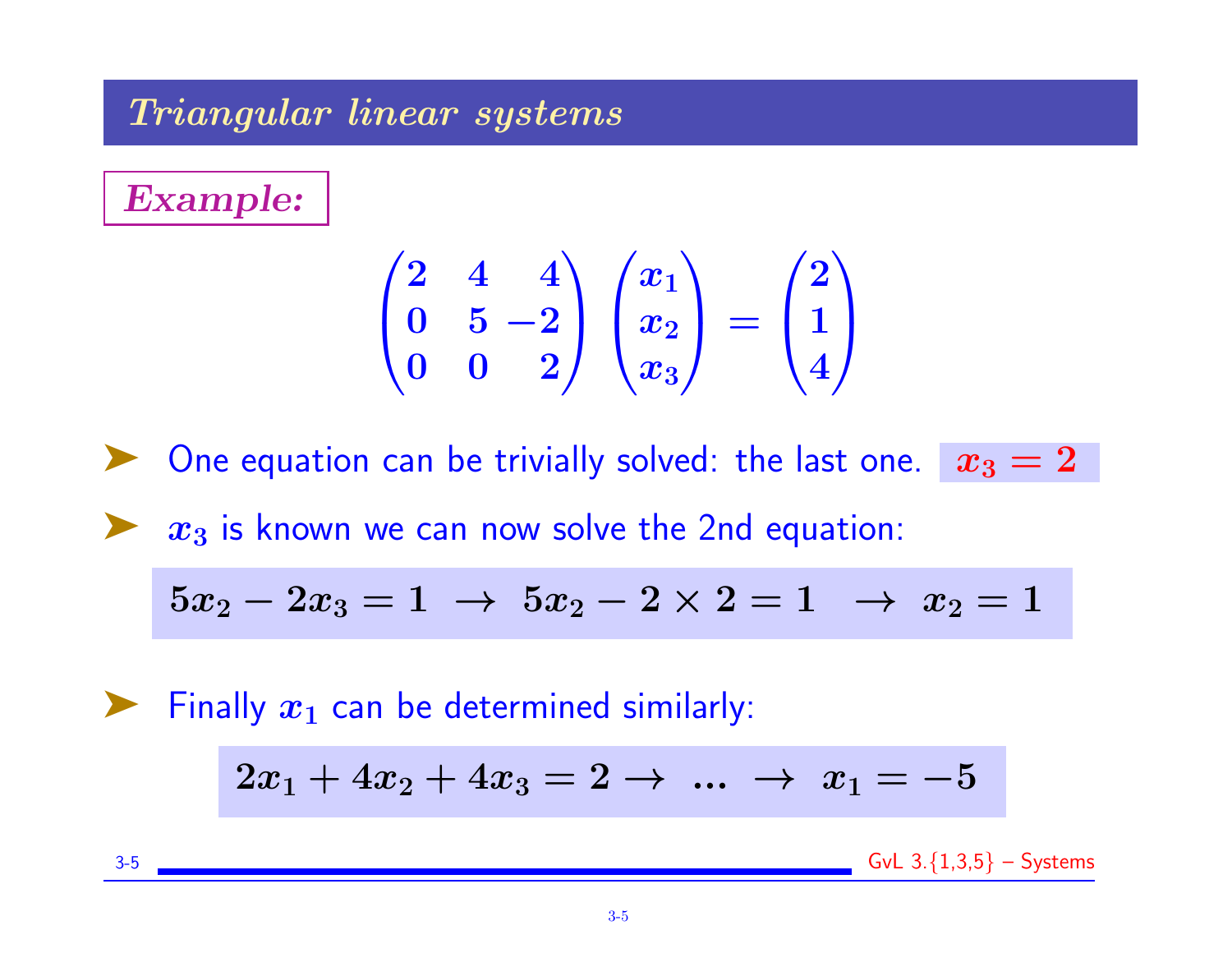ALGORITHM : 1. Back-Substitution algorithm

For 
$$
i = n : -1 : 1
$$
 do:  
\n $t := b_i$   
\nFor  $j = i + 1 : n$  do  
\n $t := t - a_{ij}x_j$   
\nEnd  
\n $x_i = t/a_{ii}$   
\nEnd  
\n
$$
x_i = t/a_{ii}
$$
\n
$$
x_i = t/a_{ii}
$$

 $\blacktriangleright$  We must require that each  $a_{ii} \neq 0$ 

Operation count?

3-6 GvL  $3.\{1,3,5\}$  – Systems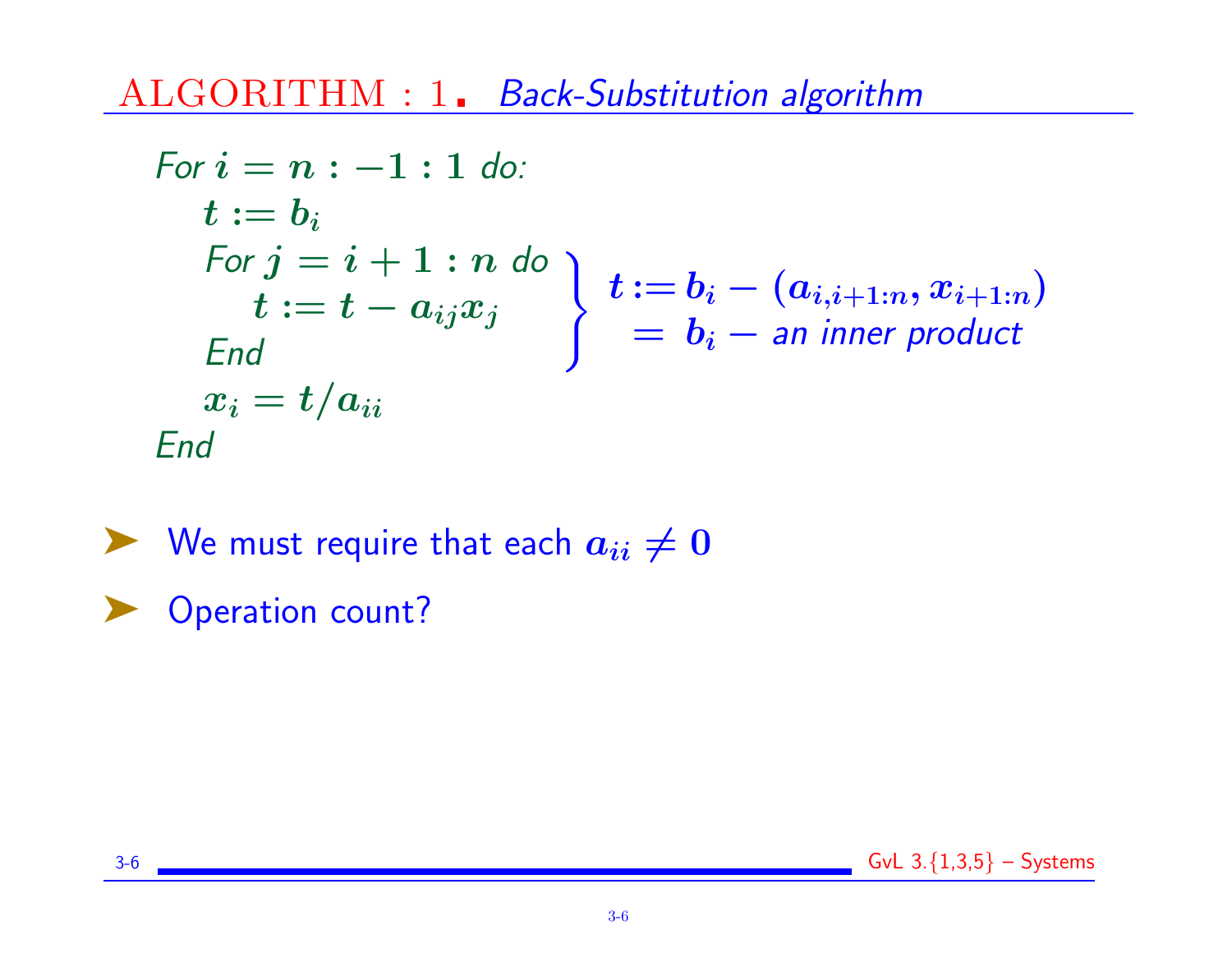# Column version of back-substitution

Back-Substitution algorithm. Column version

For 
$$
j = n : -1 : 1
$$
 do:  $x_j = b_j/a_{jj}$  For  $i = 1 : j - 1$  do  $b_i := b_i - x_j * a_{ij}$  End

 $\mathbb{Z}_{2}$  Justify the above algorithm Show that it does indeed compute the solution]

Analogous algorithms for lower triangular systems.

3-7 GvL  $3.\{1,3,5\}$  – Systems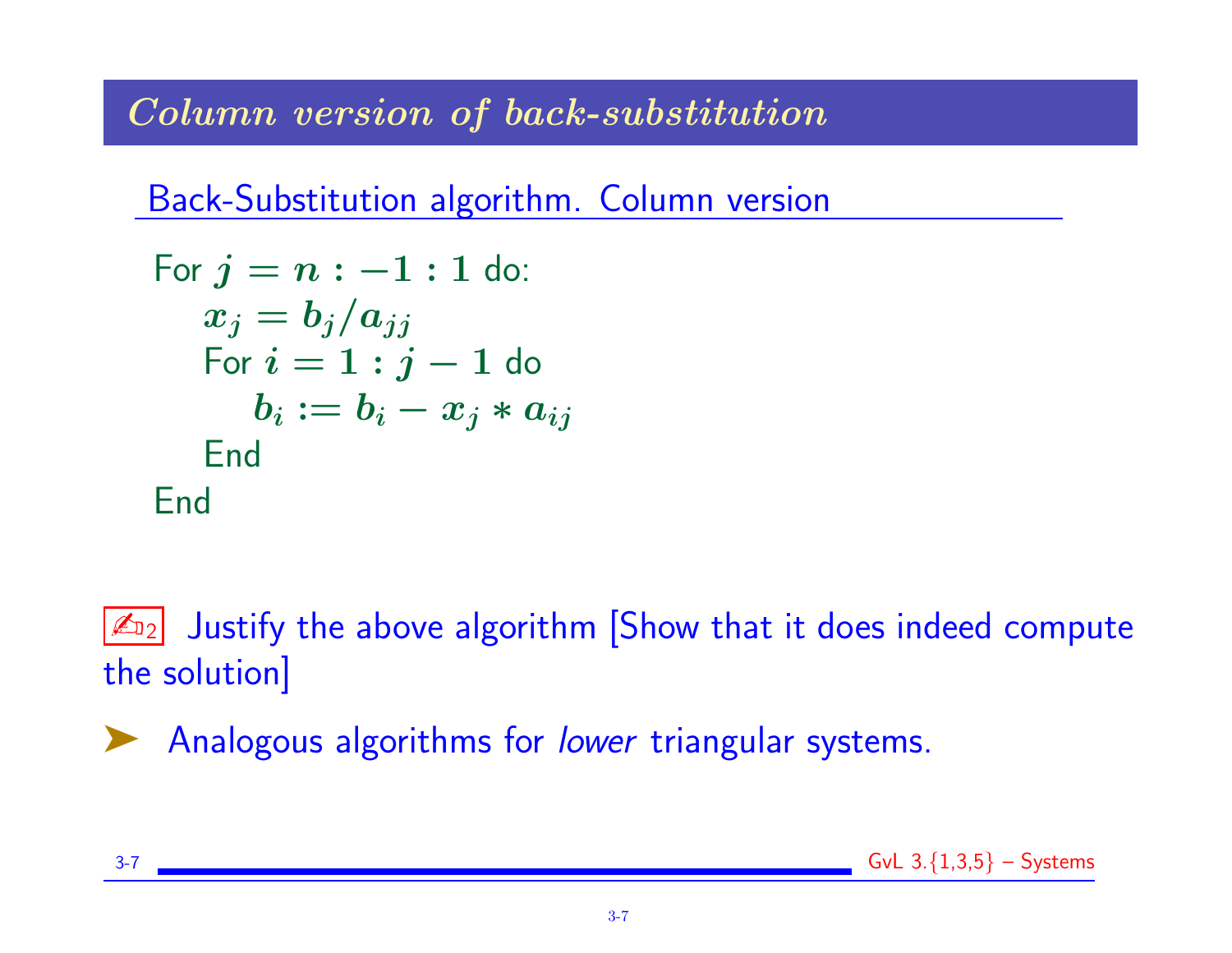#### Linear Systems of Equations: Gaussian Elimination

# ► Back to arbitrary linear systems.

Principle of the method: Since triangular systems are easy to solve, we will transform a linear system into one that is triangular. Main operation: combine rows so that zeros appear in the required locations to make the system triangular.

Notation: use a Tableau:

$$
\begin{cases} 2x_1 + 4x_2 + 4x_3 = 2 \\ x_1 + 3x_2 + 1x_3 = 1 \\ x_1 + 5x_2 + 6x_3 = -6 \end{cases}
$$
tableau: 
$$
\begin{bmatrix} 2 & 4 & 4 & 2 \\ 1 & 3 & 1 & 1 \\ 1 & 5 & 6 & -6 \end{bmatrix}
$$

3-8  $\sim$  GvL 3. $\{1,3,5\}$  – Systems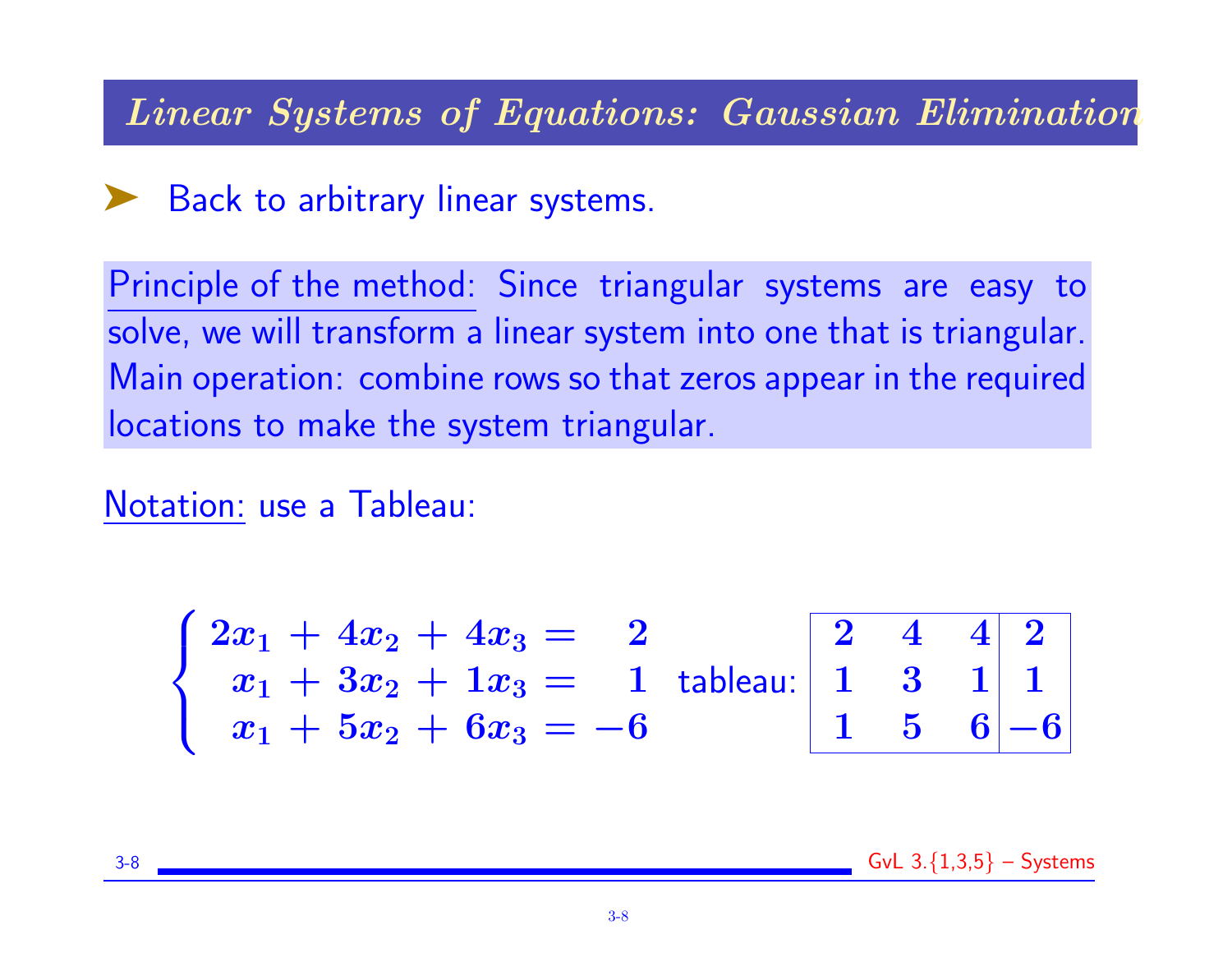▶ Main operation used: scaling and adding rows.

Example: Replace row2 by: row2 -  $\frac{1}{2}$ \*row1:  $\begin{array}{ccc|c} 2 & 4 & 4 & 2 \end{array}$  $\begin{array}{ccc|c} 1 & 3 & 1 & 1 \end{array}$  $1 \quad 5 \quad 6 \mid -6$  $\rightarrow$  $\begin{array}{ccc|c} 2 & 4 & 4 & 2 \end{array}$  $0 \quad 1 \quad -1 \quad 0$  $1 \quad 5 \quad 6 \, -6$ 

This is equivalent to:

$$
\begin{array}{|c|c|c|c|c|c|c|c|} \hline 1 & 0 & 0 & 2 & 4 & 4 & 2 \\ \hline -\frac{1}{2} & 1 & 0 & 1 & 3 & 1 & 1 \\ \hline 0 & 0 & 1 & 1 & 5 & 6 & -6 \\ \hline \end{array}=\begin{array}{|c|c|c|c|c|c|c|c|} \hline 2 & 4 & 4 & 2 \\ 0 & 1 & -1 & 0 & 0 \\ \hline 1 & 5 & 6 & -6 & 0 \\ \hline \end{array}
$$

The left-hand matrix is of the form

$$
M = I - ve_1^T \text{ with } v = \begin{pmatrix} 0 \\ \frac{1}{2} \\ 0 \end{pmatrix}
$$

 $3-9$  GvL  $3.\{1,3,5\}$  – Systems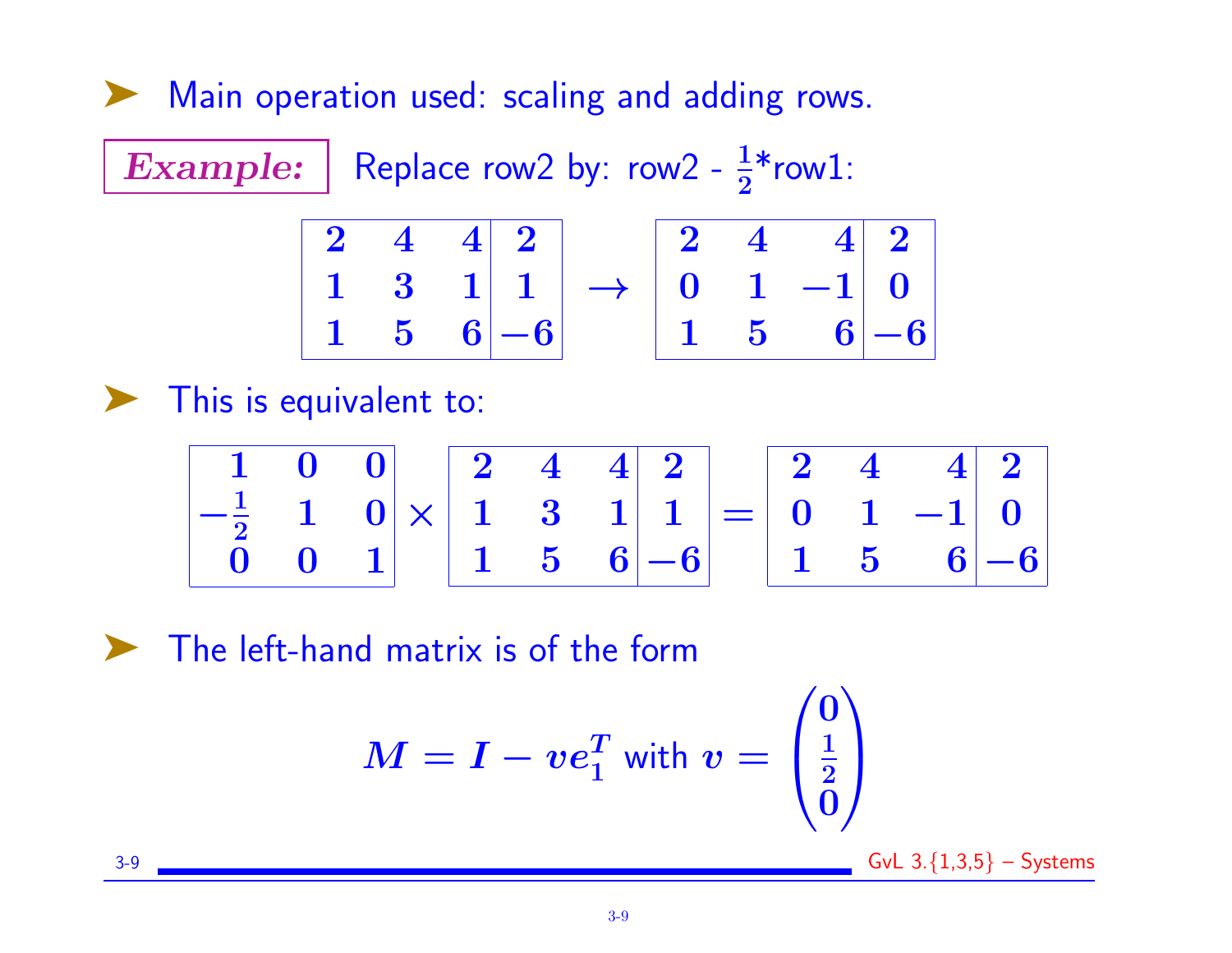### Linear Systems of Equations: Gaussian Elimination

Go back to original system. Step 1 must transform:

$$
\begin{array}{|c|c|c|c|c|}\hline2&4&4&2\\1&3&1&1\\1&5&6&-6\\\hline \end{array}\text{into:}\begin{array}{|c|c|c|c|}\hline x&x&x&x\\0&x&x&x\\0&x&x&x\\\hline \end{array}
$$

 $row_2 := row_2 - \frac{1}{2} \times row_1: \quad row_3 := row_3 - \frac{1}{2} \times row_1:$ 

|  | $\begin{array}{ c c c c c }\n\hline\n2 & 4 & 4 & 2\n\end{array}$ |  | $\begin{array}{ c c c c c c }\n\hline\n2 & 4 & 4 & 2\n\end{array}$ |
|--|------------------------------------------------------------------|--|--------------------------------------------------------------------|
|  | $\begin{array}{ c c c c c c } \hline 0 & 1 & -1 & 0 \end{array}$ |  | $\begin{vmatrix} 0 & 1 & -1 \end{vmatrix}$                         |
|  | $\begin{vmatrix} 1 & 5 & 6 \end{vmatrix}$ -6                     |  | $\begin{vmatrix} 0 & 3 & 4 & -7 \end{vmatrix}$                     |

3-10  $GvL$  3. $\{1,3,5\}$  – Systems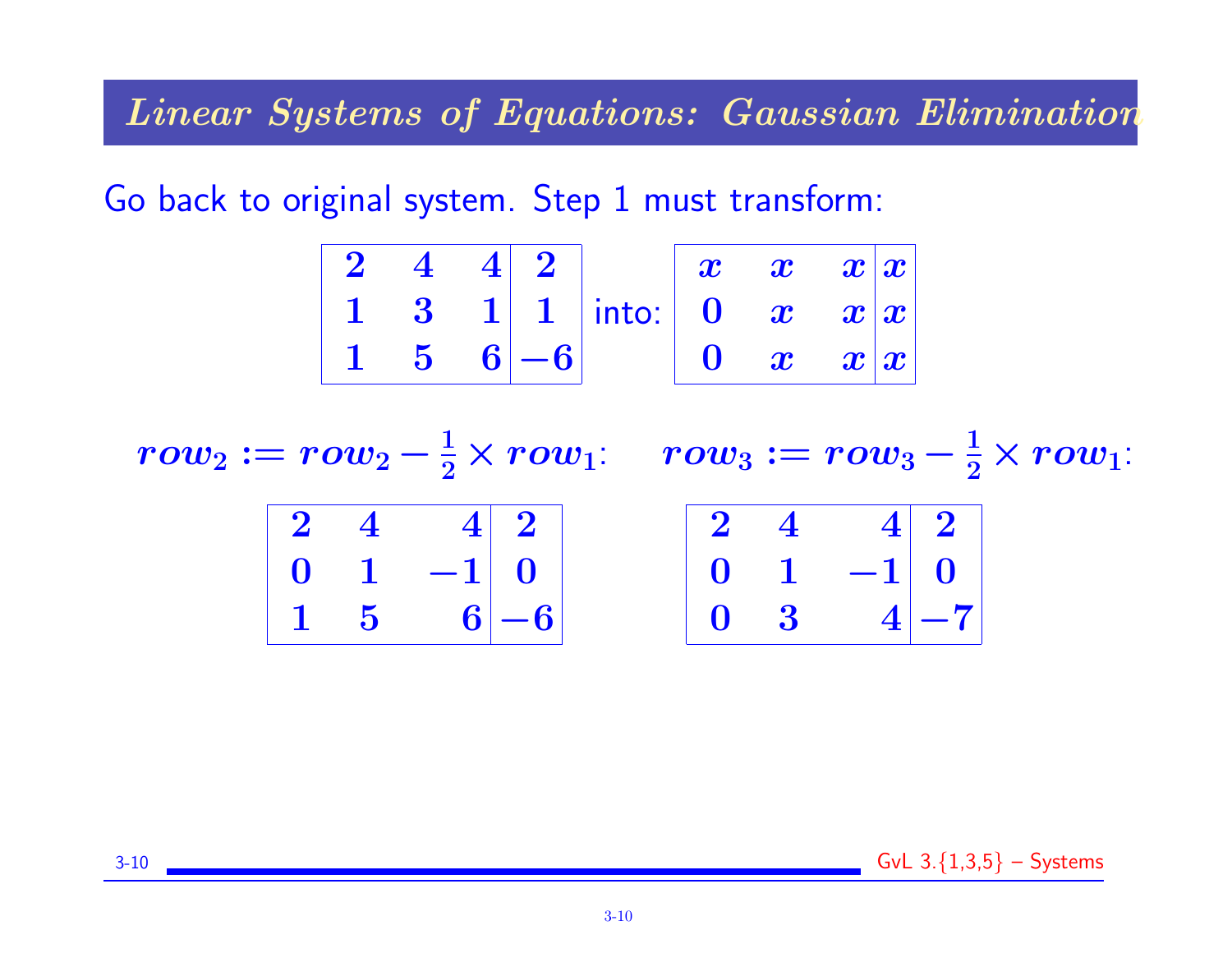

$$
\begin{array}{|c|c|c|c|c|c|c|c|} \hline 1 & 0 & 0 \\ \hline -\frac{1}{2} & 1 & 0 \\ \hline -\frac{1}{2} & 0 & 1 \\ \hline \end{array} \times \begin{bmatrix} 2 & 4 & 4 & 2 \\ 1 & 3 & 1 & 1 \\ \hline 1 & 5 & 6 & -6 \\ \hline \end{bmatrix} = \begin{bmatrix} 2 & 4 & 4 & 2 \\ 0 & 1 & -1 & 0 \\ 0 & 3 & 4 & -7 \\ \hline \end{bmatrix}
$$

$$
[A,b]\to [M_1A,M_1b];\ \ M_1=I-v^{(1)}e_1^T;\ \ v^{(1)}=\begin{pmatrix}0\\\frac{1}{2}\\\frac{1}{2}\end{pmatrix}
$$

▶ New system  $A_1x = b_1$ . Step 2 must now transform:

$$
\begin{array}{|c|c|c|c|c|c|} \hline 2&4&4&2 \\ \hline 0&1&-1&0 \\ \hline 0&3&4&-7 \\\hline \end{array} \text{into:} \begin{array}{|c|c|c|c|} \hline x&x&x&x \\ \hline 0&x&x& \\ \hline 0&0&x& \\ \hline \end{array}
$$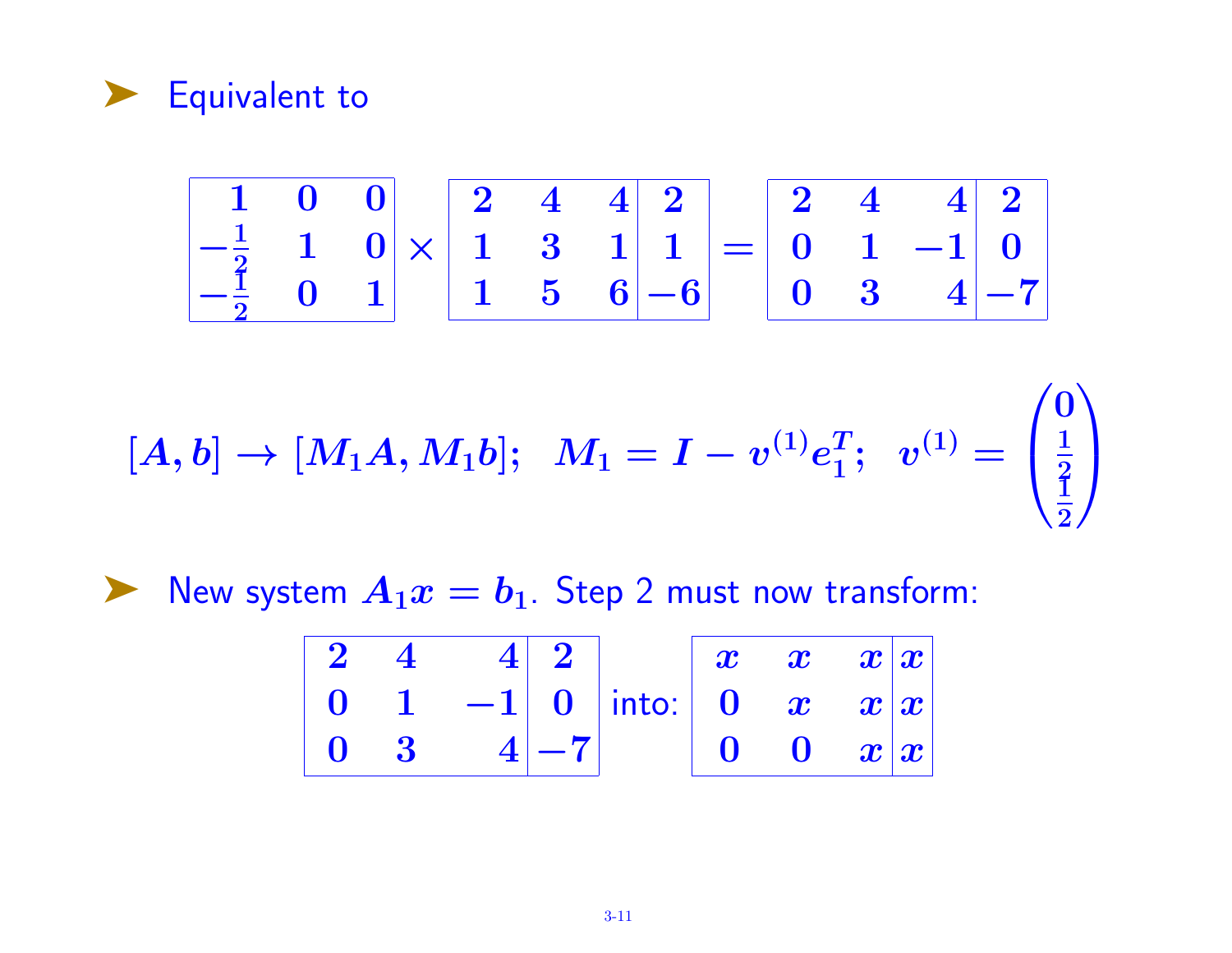$$
\begin{array}{|c|c|c|}\n\hline\n2 & 4 & 4 & 2 \\
0 & 1 & -1 & 0 \\
0 & 0 & 7 & -7 \\
\hline\n\end{array}
$$

$$
row_3 := row_3 - 3 \times row_2 : \rightarrow
$$



Second transformation is as follows:

 $\left[ A_1, b_1 \right] \rightarrow \left[ M_2 A_1, M_2 b_1 \right]; \ M_2 = I - v^{(2)} e_2^T$  $\frac{T}{2}; \; v^{(2)} =$  $\sqrt{ }$  $\overline{ }$ 0 0 3  $\setminus$  $\overline{\phantom{a}}$ 

➤ Triangular system ➤ Solve.

3-12 GvL 3.{1,3,5} – Systems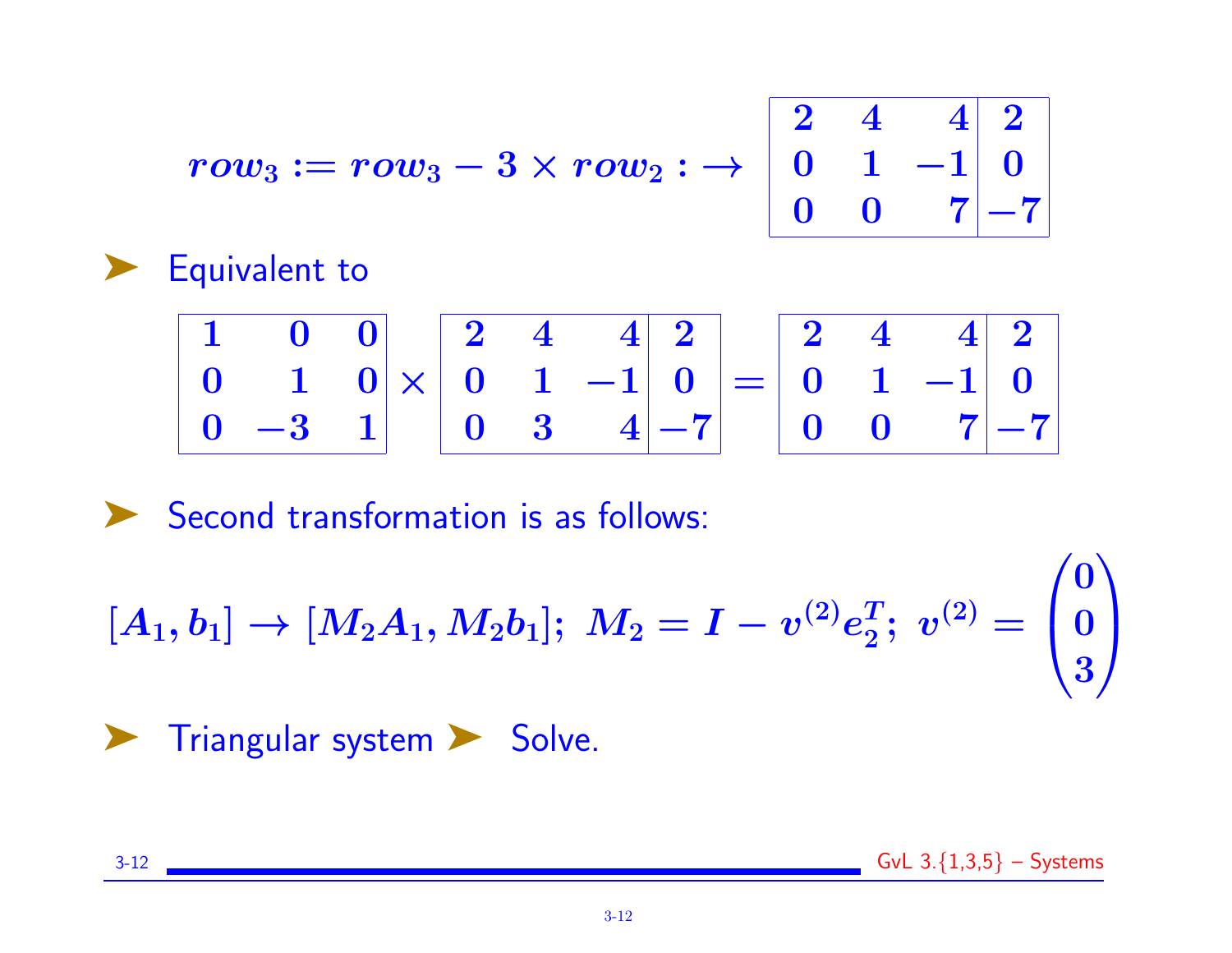

3-13 GvL 3.  ${1,3,5}$  – Systems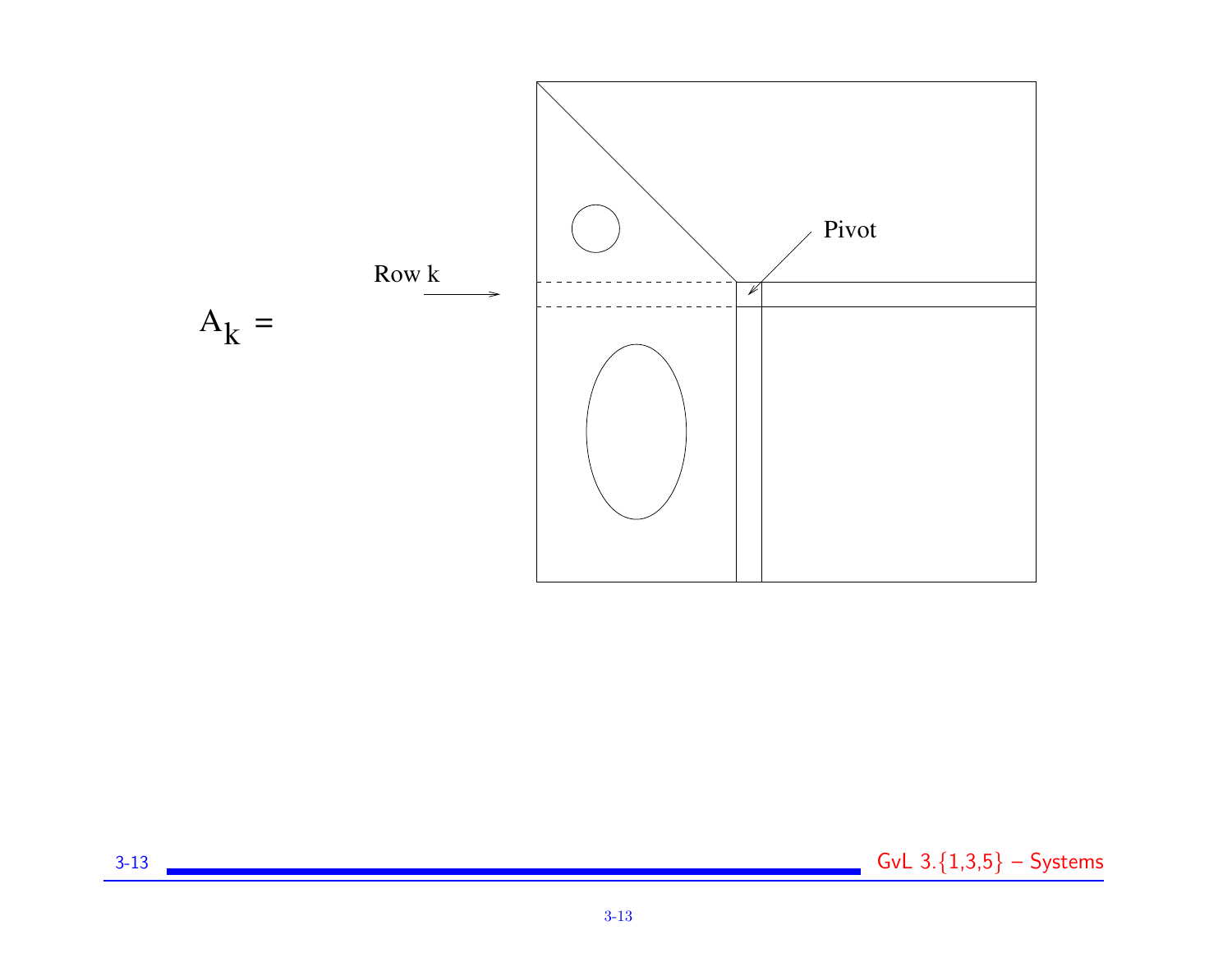# ALGORITHM : 2. Gaussian Elimination

1. For 
$$
k = 1 : n - 1
$$
 Do:  
\n2. For  $i = k + 1 : n$  Do:  
\n3. piv :=  $a_{ik}/a_{kk}$   
\n4. For  $j := k + 1 : n + 1$  Do:  
\n5.  $a_{ij} := a_{ij} - piv * a_{kj}$   
\n6. End  
\n7. End

▶ Operation count:  $T=\sum$  $n-1$  $k=1$   $i=k+1$   $j=k+1$   $k=1$   $i=k+1$  $\sum$  $\boldsymbol{n}$  $\left[1+\right.$  $n{+}1$  $2] = \sum$  $n-1$  $\sum$  $\boldsymbol{n}$  $(2(n-k)+3) = ...$ 

 $|\mathcal{L}_{13}|$  Complete the above calculation. Order of the cost? 3-14  $\sim$  GvL 3. $\{1,3,5\}$  – Systems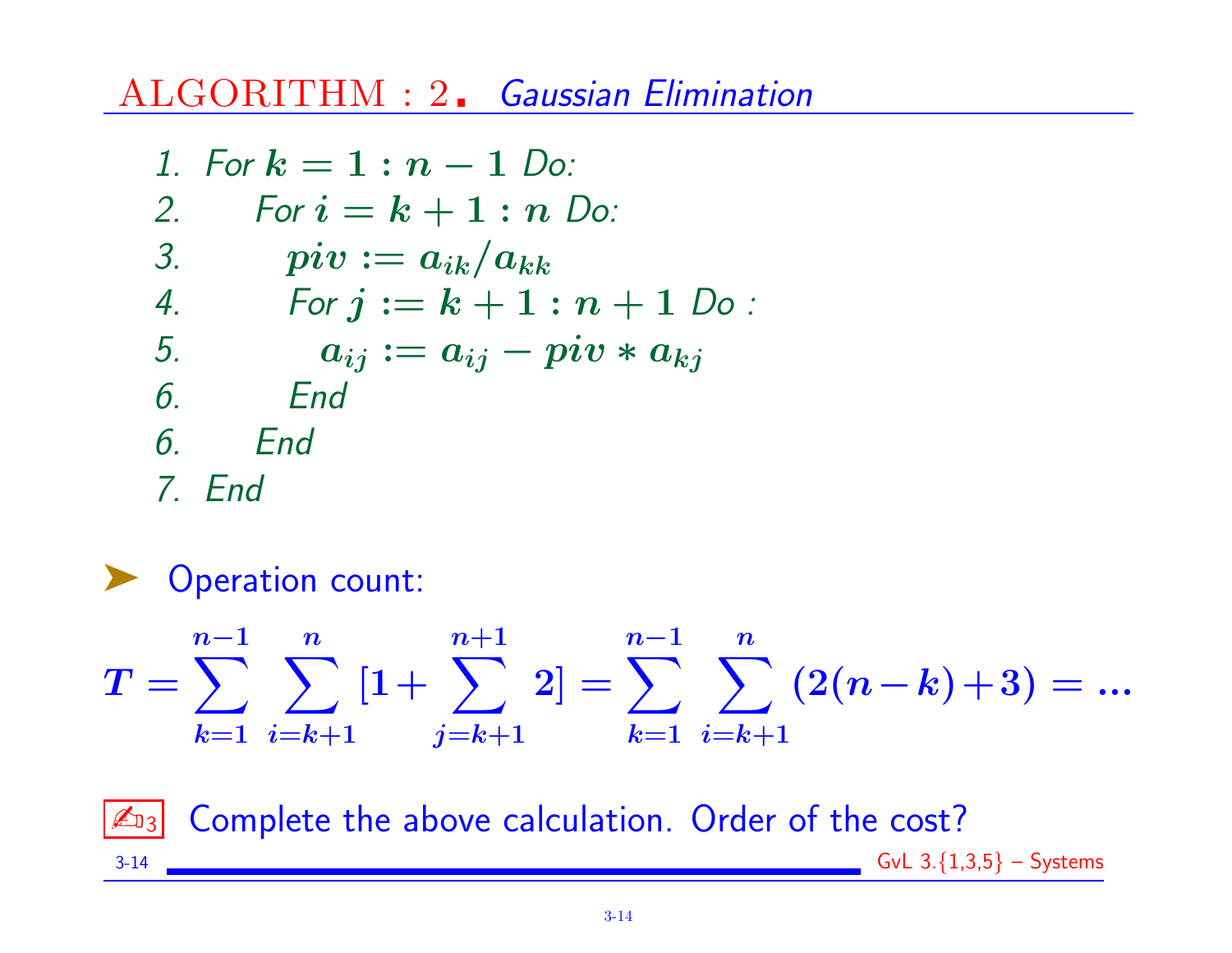### The LU factorization

Now ignore the right-hand side from the transformations.

Observation: Gaussian elimination is equivalent to  $n-1$  successive Gaussian transformations, i.e., multiplications with matrices of the form  $M_k = I - v^{(k)} e_k^T$  $\frac{T}{k}$ , where the first  $\bm{k}$  components of  $\boldsymbol{v^{(k)}}$  equal zero.

$$
\blacktriangleright \text{ Set } A_0 \equiv A
$$

$$
A\rightarrow M_1A_0=A_1\rightarrow M_2A_1=A_2\rightarrow M_3A_2=A_3\cdots\\ \rightarrow M_{n-1}A_{n-2}=A_{n-1}\equiv U
$$

∟ast  $A_k \equiv U$  is an upper triangular matrix.

3-15  $\sim$  GvL 3. $\{1,3,5\}$  – Systems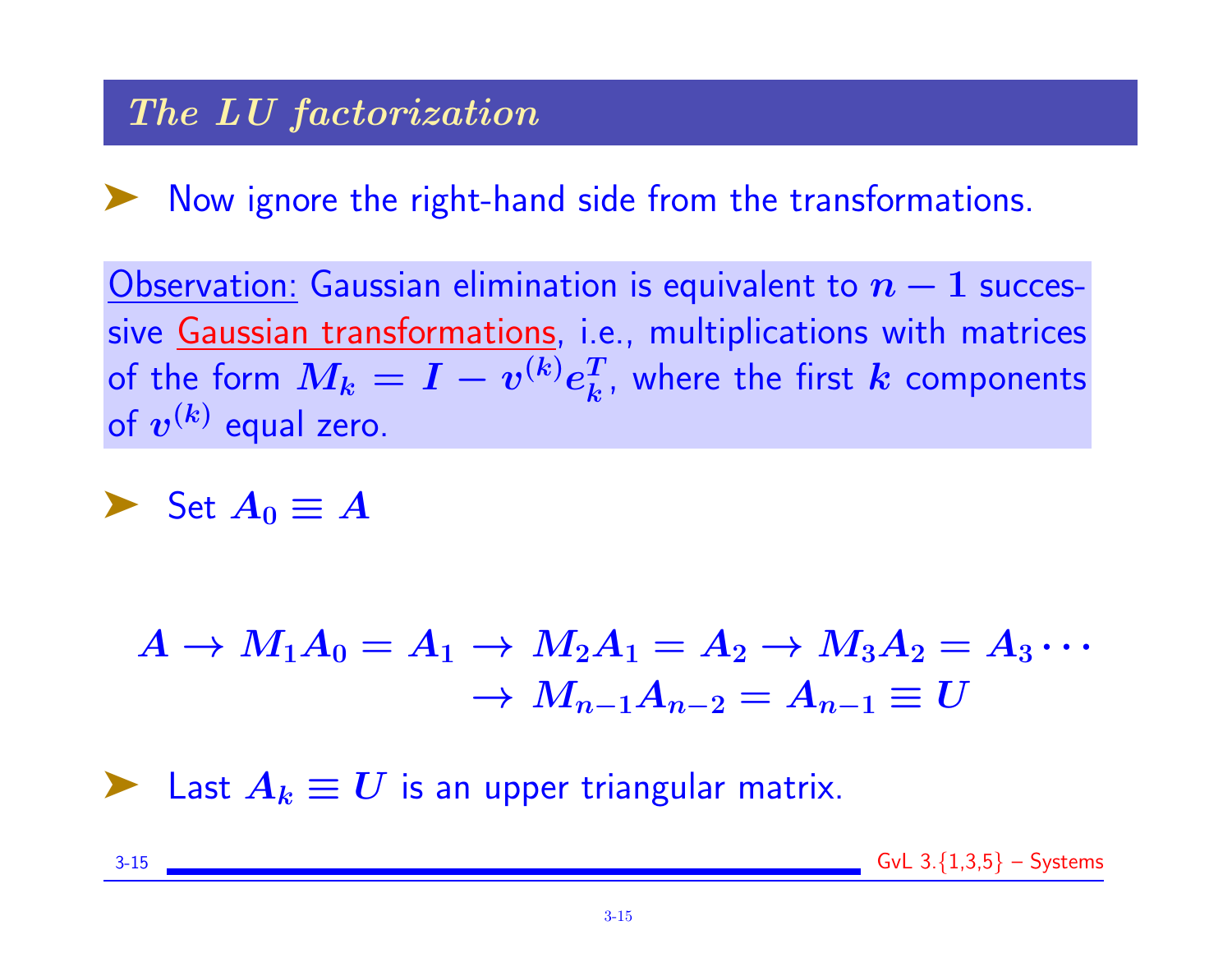▶ At each step we have:  $A_k = M_{k+1}^{-1}A_{k+1}$  . Therefore:

$$
A_0 = M_1^{-1} A_1
$$
  
=  $M_1^{-1} M_2^{-1} A_2$   
=  $M_1^{-1} M_2^{-1} M_3^{-1} A_3$   
= ...  
=  $M_1^{-1} M_2^{-1} M_3^{-1} \cdots M_{n-1}^{-1} A_{n-1}$   

$$
L = M_1^{-1} M_2^{-1} M_3^{-1} \cdots M_{n-1}^{-1}
$$

Note: L is Lower triangular,  $A_{n-1}$  is upper triangular  $\blacktriangleright$  LU decomposition :  $A = LU$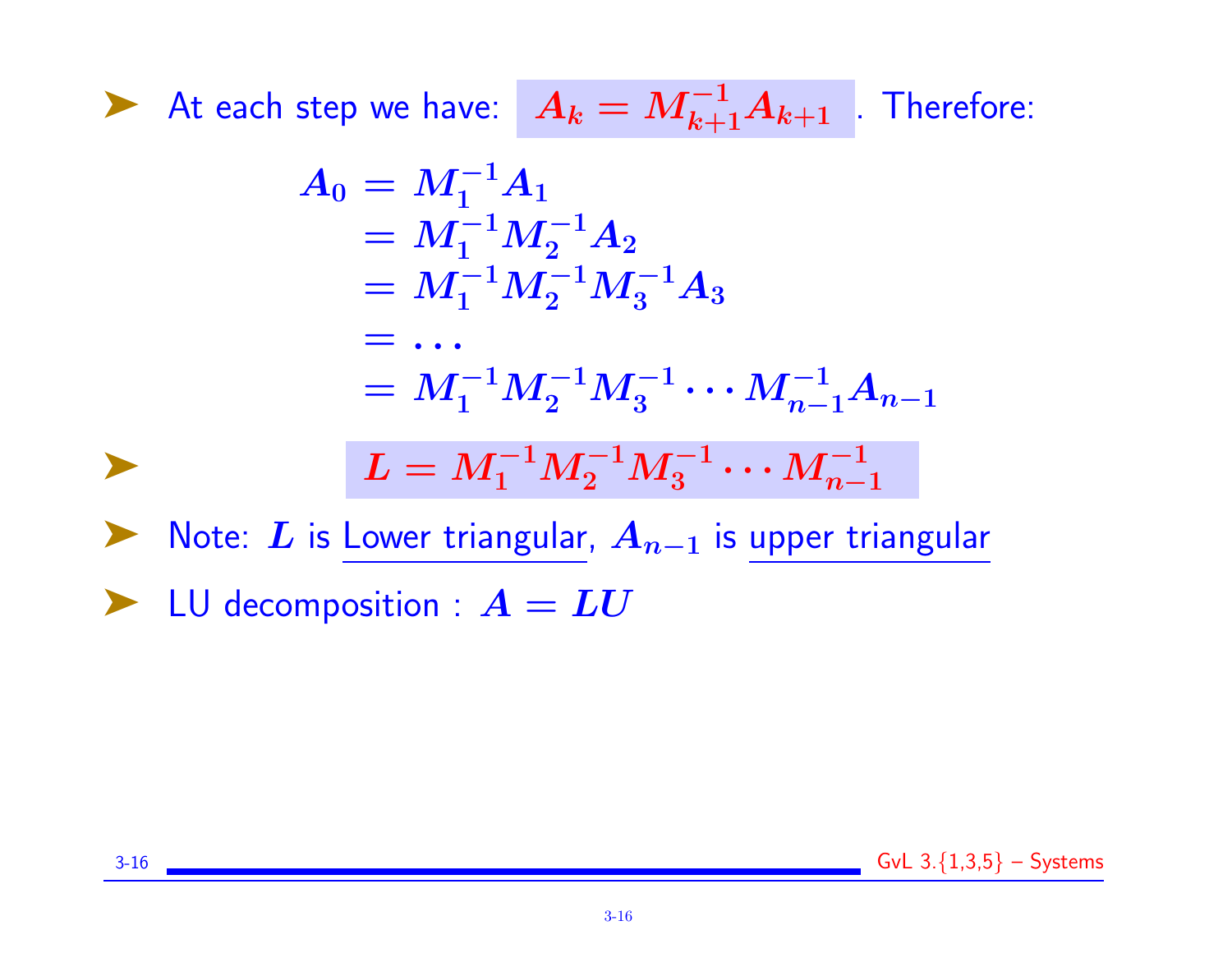#### How to get L?

$$
L=M_1^{-1}M_2^{-1}M_3^{-1}\cdots M_{n-1}^{-1}
$$

➤ Consider only the first 2 matrices in this product. ▶ Note  $M_k^{-1} = (I - v^{(k)} e_k^T)$  $\binom{T}{k}^{-1} = (I + v^{(k)}e_k^T)$  $\binom{T}{k}$ . So:  $M_1^{-1}M_2^{-1}=(I+v^{(1)}e_1^T)$  $\binom{T}{1} (I + v^{(2)} e_2^T$  $\left( \frac{T}{2}\right) = I + v^{(1)} e_1^T + v^{(2)} e_2^T$  $\frac{T}{2}$  . ➤ Generally,  $M_1^{-1}M_2^{-1}\cdots M_k^{-1}=I+v^{(1)}e_1^T+v^{(2)}e_2^T+\cdots v^{(k)}e_k^T$ k

The  $L$  factor is a lower triangular matrix with ones on the diagonal. Column k of L, contains the multipliers  $l_{ik}$  used in the  $k$ -th step of Gaussian elimination.

3-17  $\sim$  GvL 3. $\{1,3,5\}$  – Systems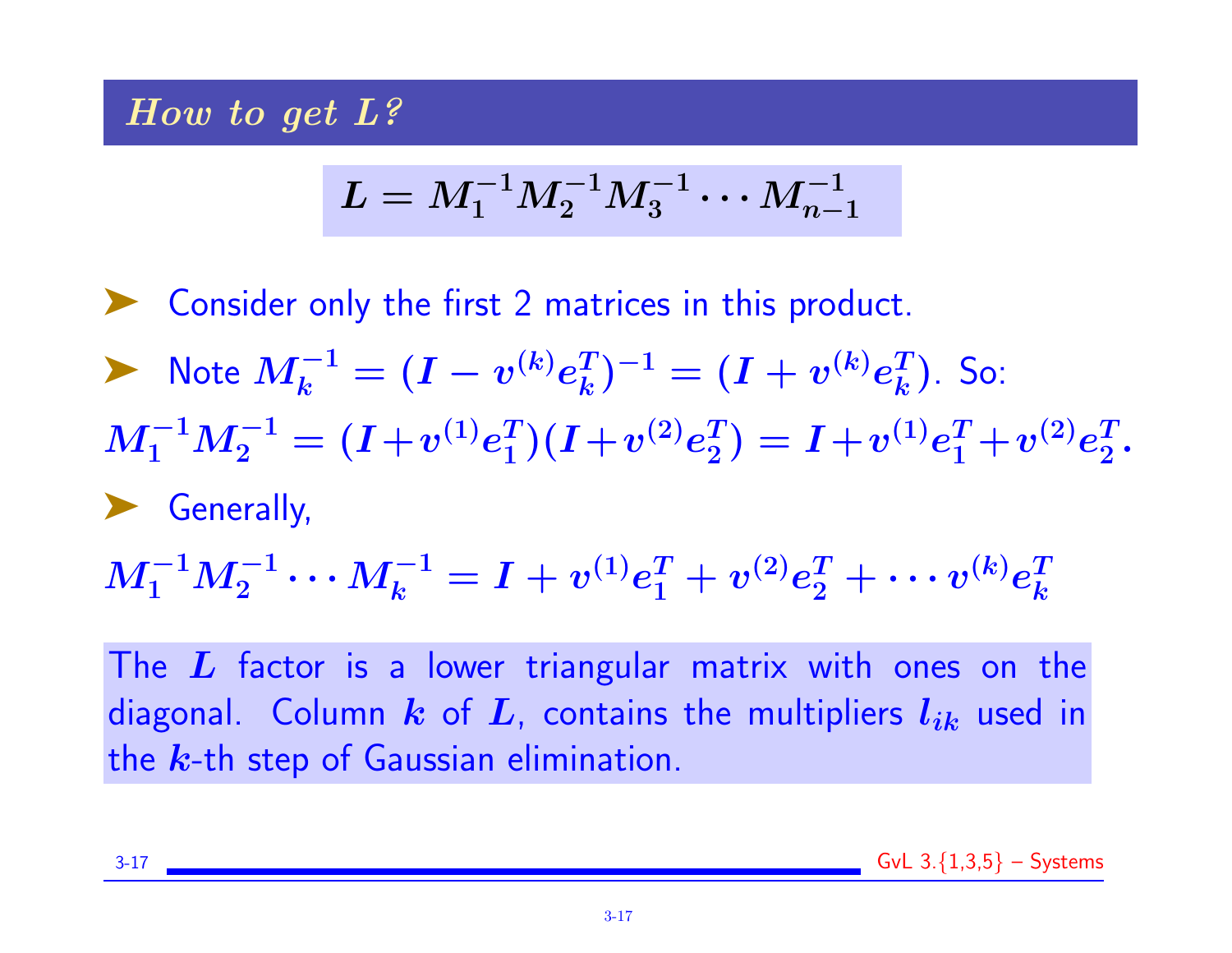A matrix A has an LU decomposition if

 $\det(A(1 : k, 1 : k)) \neq 0$  for  $k = 1, \dots, n - 1$ .

In this case, the determinant of  $A$  satisfies:

$$
\det A=\det(U)=\prod_{i=1}^n u_{ii}
$$

If, in addition,  $\boldsymbol{A}$  is nonsingular, then the LU factorization is unique.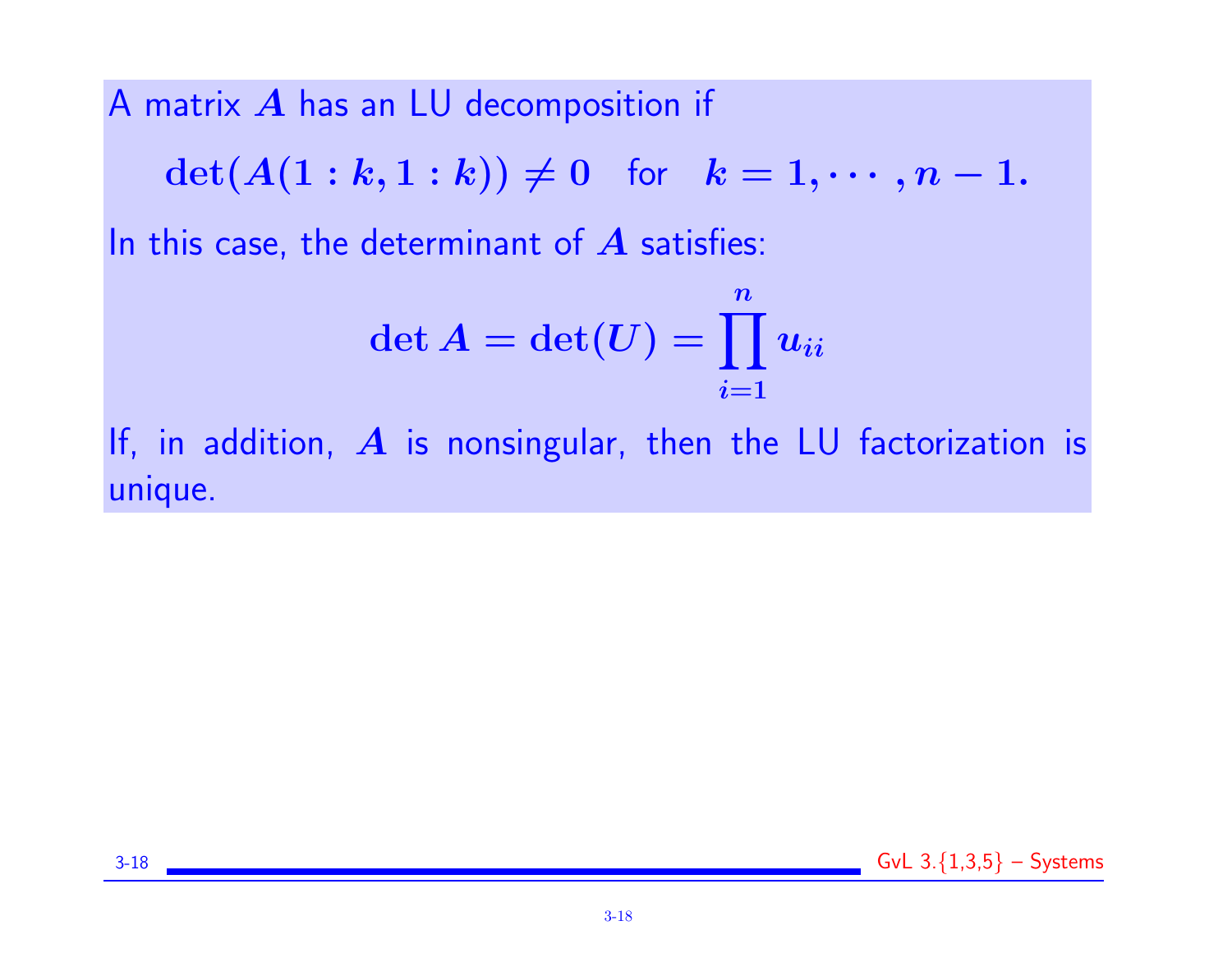$|\mathcal{L}_{D4}|$  Practical use: Show how to use the LU factorization to solve linear systems with the same matrix  $\bm{A}$  and different  $\bm{b}'$ s.

$$
\boxed{\mathbb{Z}_{\text{D5}}} \text{ LU factorization of the matrix } A = \begin{pmatrix} 2 & 4 & 4 \\ 1 & 5 & 6 \\ 1 & 3 & 1 \end{pmatrix}
$$
?

# $\mathbb{Z}_{16}$  Determinant of  $A$ ?

 $|\mathcal{L}_{17}|$  True or false: "Computing the LU factorization of matrix  $\boldsymbol{A}$  involves more arithmetic operations than solving a linear system  $Ax = b$  by Gaussian elimination".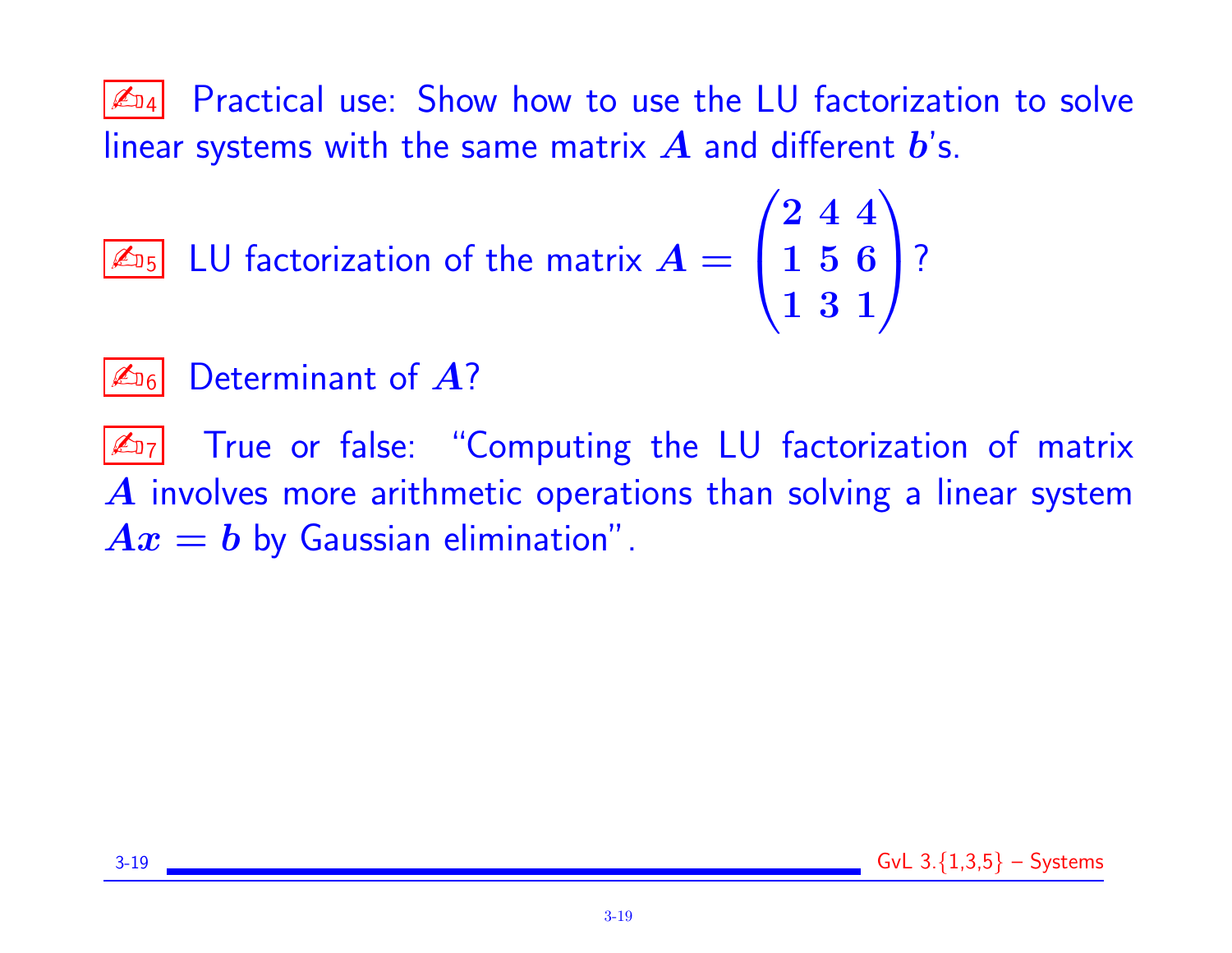Principle of the method: We will now transform the system into one that is even easier to solve than triangular systems, namely a diagonal system. The method is very similar to Gaussian Elimination. It is just a bit more expensive.

Back to original system. Step 1 must transform:

| $2 \quad 4 \quad 4 \quad 2$ |            |                            |  | $\ \boldsymbol{x}-\boldsymbol{x}-\boldsymbol{x}\ \boldsymbol{x}\ $                |
|-----------------------------|------------|----------------------------|--|-----------------------------------------------------------------------------------|
|                             |            | 1 3 1 1 into: 0 $x$ $x x $ |  |                                                                                   |
|                             | $5 \t6 -6$ |                            |  | $\begin{array}{cc} \mathbf{0} & \mathbf{x} & \mathbf{x}   \mathbf{x} \end{array}$ |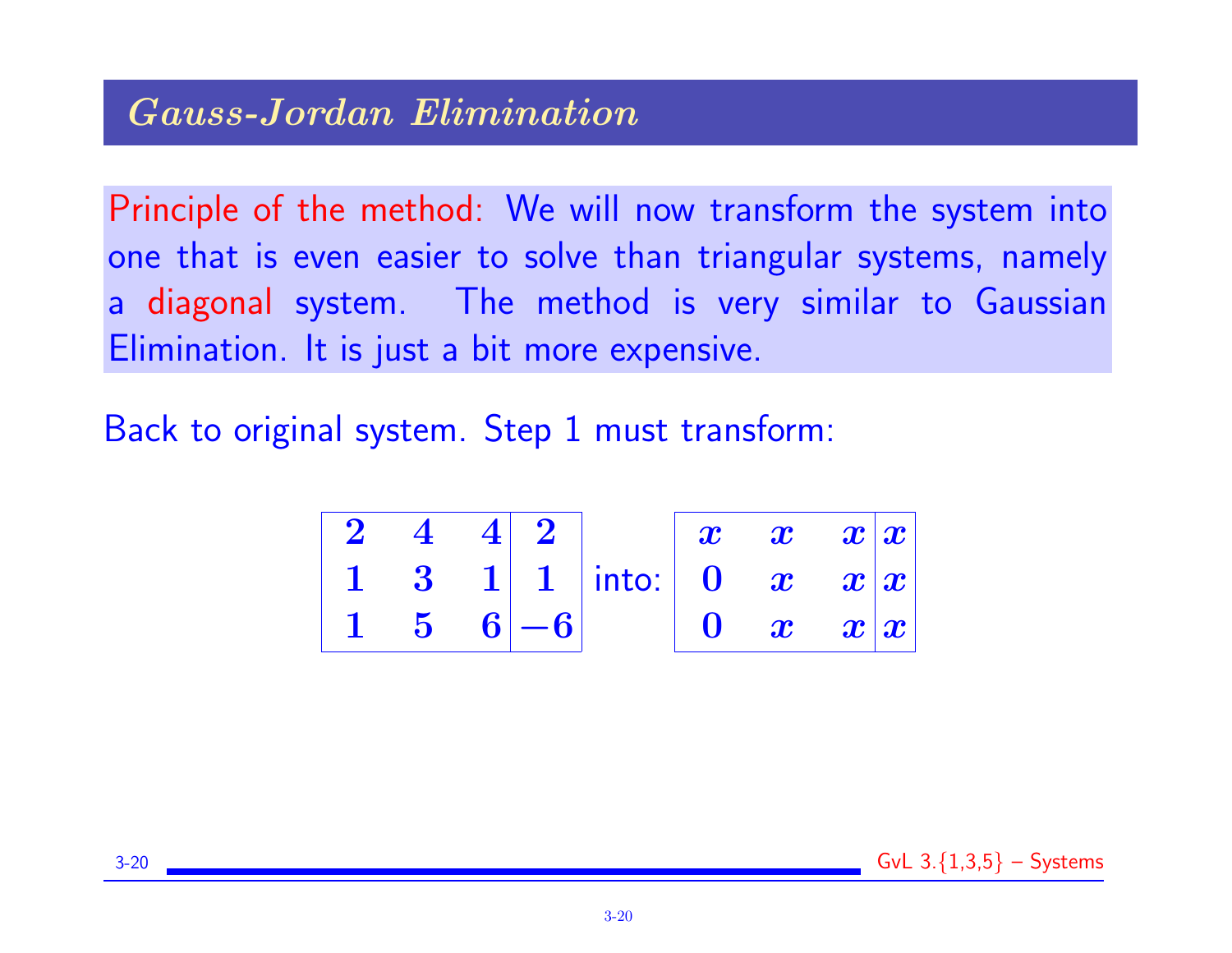$row_2 := row_2-0.5 \times row_1: row_3 := row_3-0.5 \times row_1:$ 



|                                                                                                       |                |  | $\begin{array}{ c c c c c c }\hline 2&4&2&\&\&\&\&\&\end{array}$ |  |  |
|-------------------------------------------------------------------------------------------------------|----------------|--|------------------------------------------------------------------|--|--|
| Step 2: $\begin{vmatrix} 0 & 1 & -1 \end{vmatrix}$ 0  into: $\begin{vmatrix} 0 & x & x \end{vmatrix}$ |                |  |                                                                  |  |  |
|                                                                                                       | $\mathbf{0}$ 3 |  | $\begin{array}{c c} 4 & -7 \\ \end{array}$ 0 0 $x x $            |  |  |

 $row_1 := row_1 - 4 \times row_2: row_3 := row_3 - 3 \times row_2$ :

|  | $\begin{array}{ c c c c c }\hline 2 & 0 & 8 & 2 \ \hline \end{array}$ |  |             | $2 \quad 0 \quad 8 \quad 2$                      |  |
|--|-----------------------------------------------------------------------|--|-------------|--------------------------------------------------|--|
|  | $\begin{array}{cccc} 0 & 1 & -1 & 0 \end{array}$                      |  |             | $\begin{array}{cccc} 0 & 1 & -1 & 0 \end{array}$ |  |
|  | $0 \quad 3 \quad 4 -7 $                                               |  | $0 \quad 0$ | $ 7 -7 $                                         |  |

 $3-21$  GvL  $3.\{1,3,5\}$  – Systems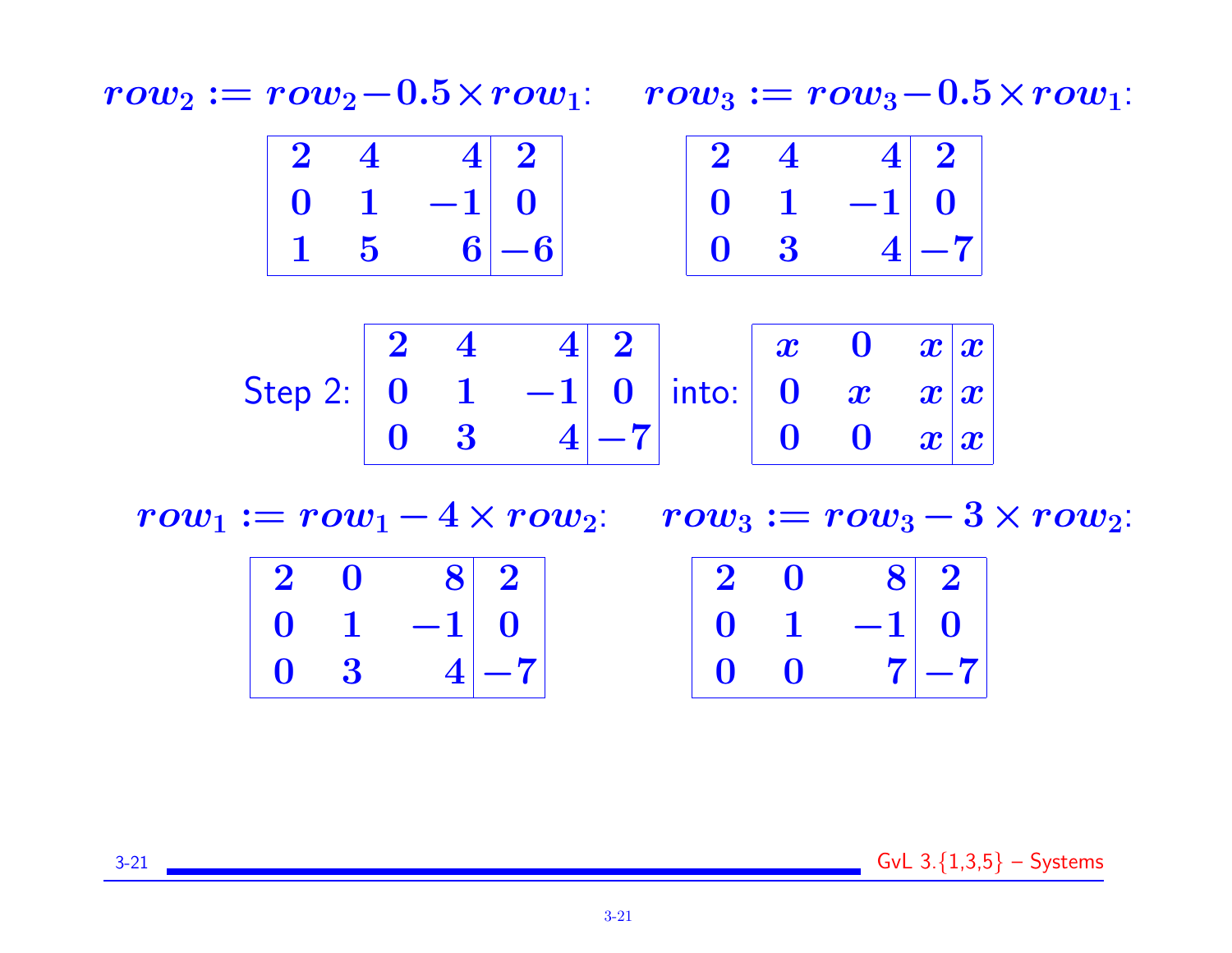There is now a third step:

$$
\text{To transform: } \begin{array}{|c|c|c|c|c|c|} \hline 2 & 0 & 8 & 2 \\ 0 & 1 & -1 & 0 \\ 0 & 0 & 7 & -7 \end{array} \text{ into: } \begin{array}{|c|c|c|c|} \hline x & 0 & 0 & x \\ 0 & x & 0 & x \\ 0 & 0 & x & x \end{array}
$$

 $row_1 := row_1 - \frac{8}{7} \times row_3: \quad row_2 := row_2 - \frac{-1}{7} \times row_3:$  $\begin{array}{ccc|c} 2 & 0 & 0 & 10 \end{array}$  $\begin{array}{ccc|c} 0 & 1 & -1 & 0 \end{array}$  $0 \quad 0 \quad 7|-7$  $2$  0 0 10  $0 \quad 1 \quad 0 \vert 1$  $0 \quad 0 \quad 7$  -7

Solution:  $x_3 = -1; x_2 = -1; x_1 = 5$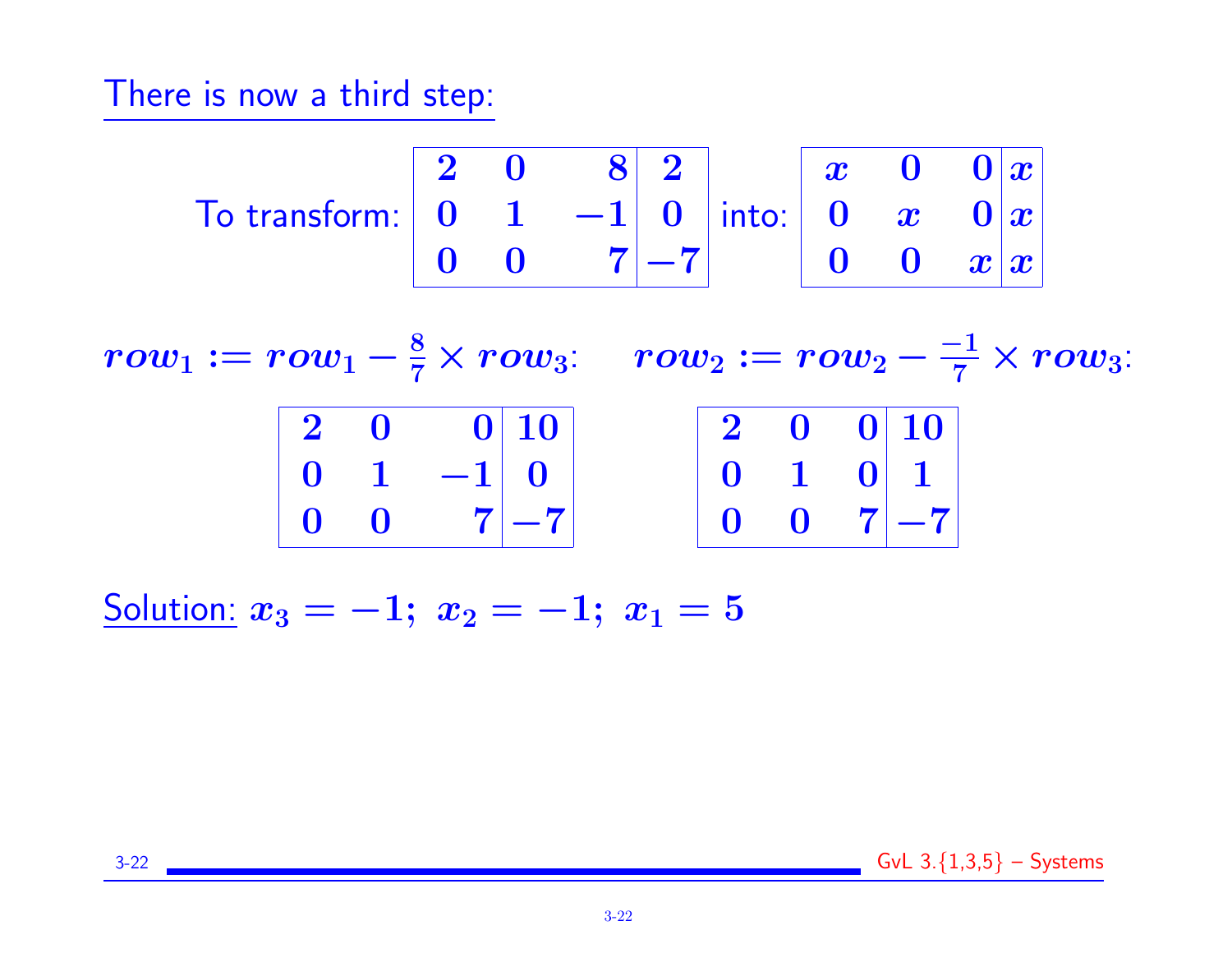

3-23 GvL 3.  ${1,3,5}$  – Systems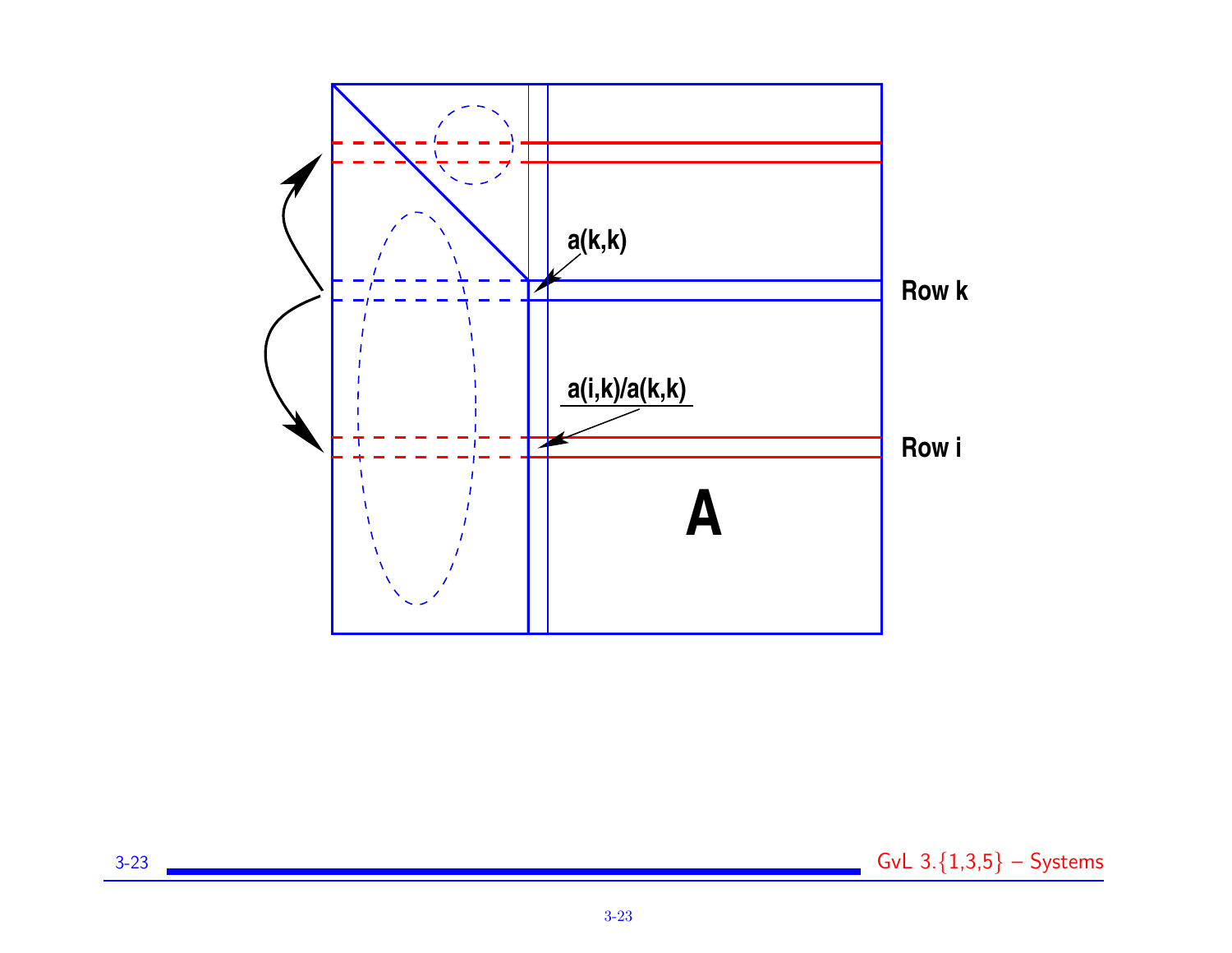# ALGORITHM : 3. Gauss-Jordan elimination

\n- 1. For 
$$
k = 1 : n
$$
 Do:
\n- 2. For  $i = 1 : n$  and if  $i! = k$  Do:
\n- 3. piv :=  $a_{ik}/a_{kk}$
\n- 4. For  $j := k + 1 : n + 1$  Do:
\n- 5.  $a_{ij} := a_{ij} - piv * a_{kj}$
\n- 6. End
\n- 7. End
\n

Operation count:

$$
T = \sum_{k=1}^n \sum_{i=1}^{n-1} [1 + \sum_{j=k+1}^{n+1} 2] = \sum_{k=1}^n \sum_{i=1}^{n-1} (2(n-k) + 3) = \cdots
$$

 $\sqrt{\mathbb{Z}_{B8}}$  Complete the above calculation. Order of the cost? How does it compare with Gaussian Elimination?  $GvL$  3. ${1,3,5}$  – Systems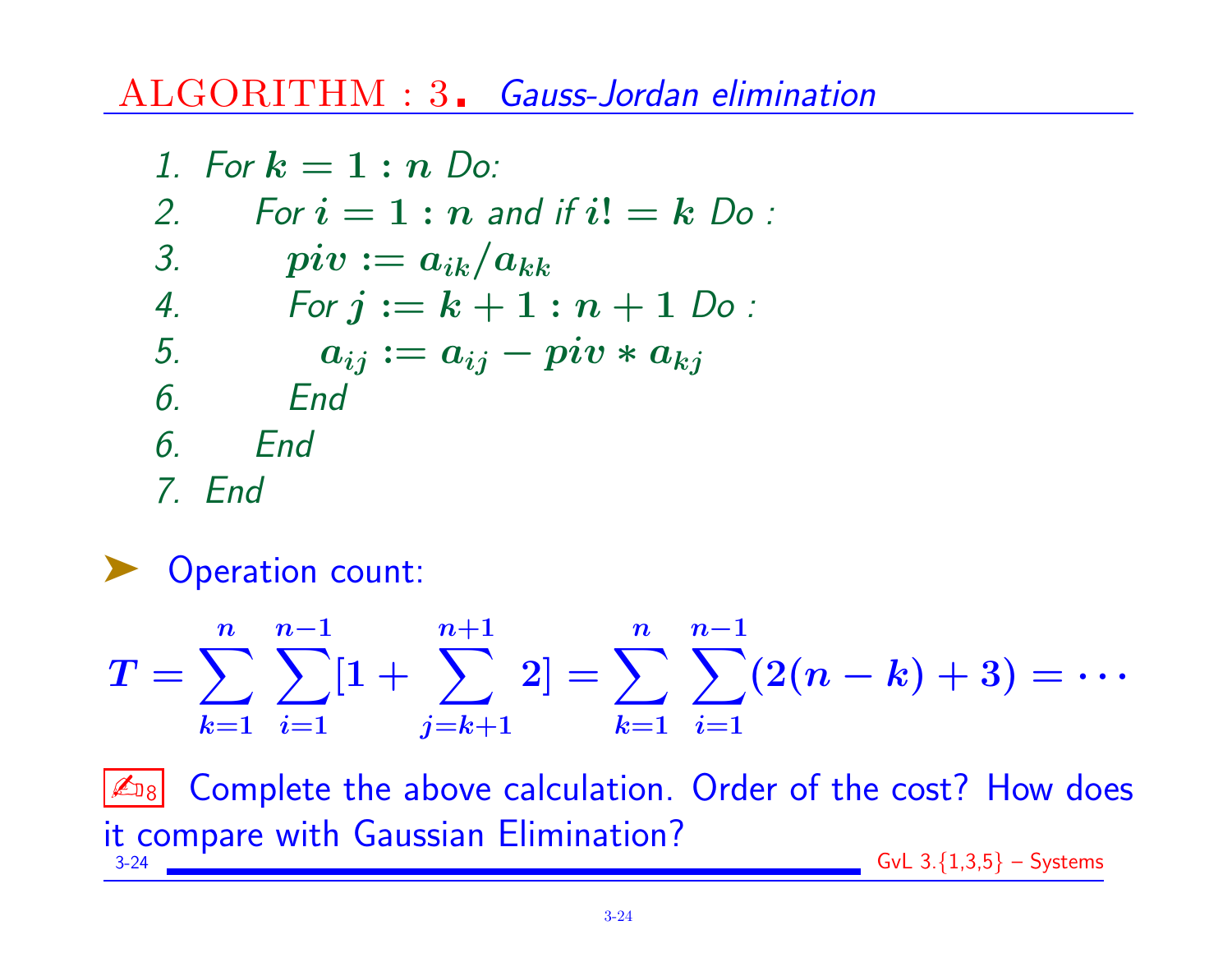```
function x = gaussj (A, b)%---------------------------------------------------
\% function x = gaussj (A, b)% solves A \times = b by Gauss-Jordan elimination
%---------------------------------------------------
n = size(A, 1);
A = [A, b];
for k=1:n
   for i=1:n
     if (i \cong k)pi v = A(i,k) / A(k,k);
         \bar{A}(i,k+1:n+1) = A(i,k+1:n+1) - piv*A(k,k+1:n+1);end
  end
end
x = A(:, n+1) ./ diag(A) ;
```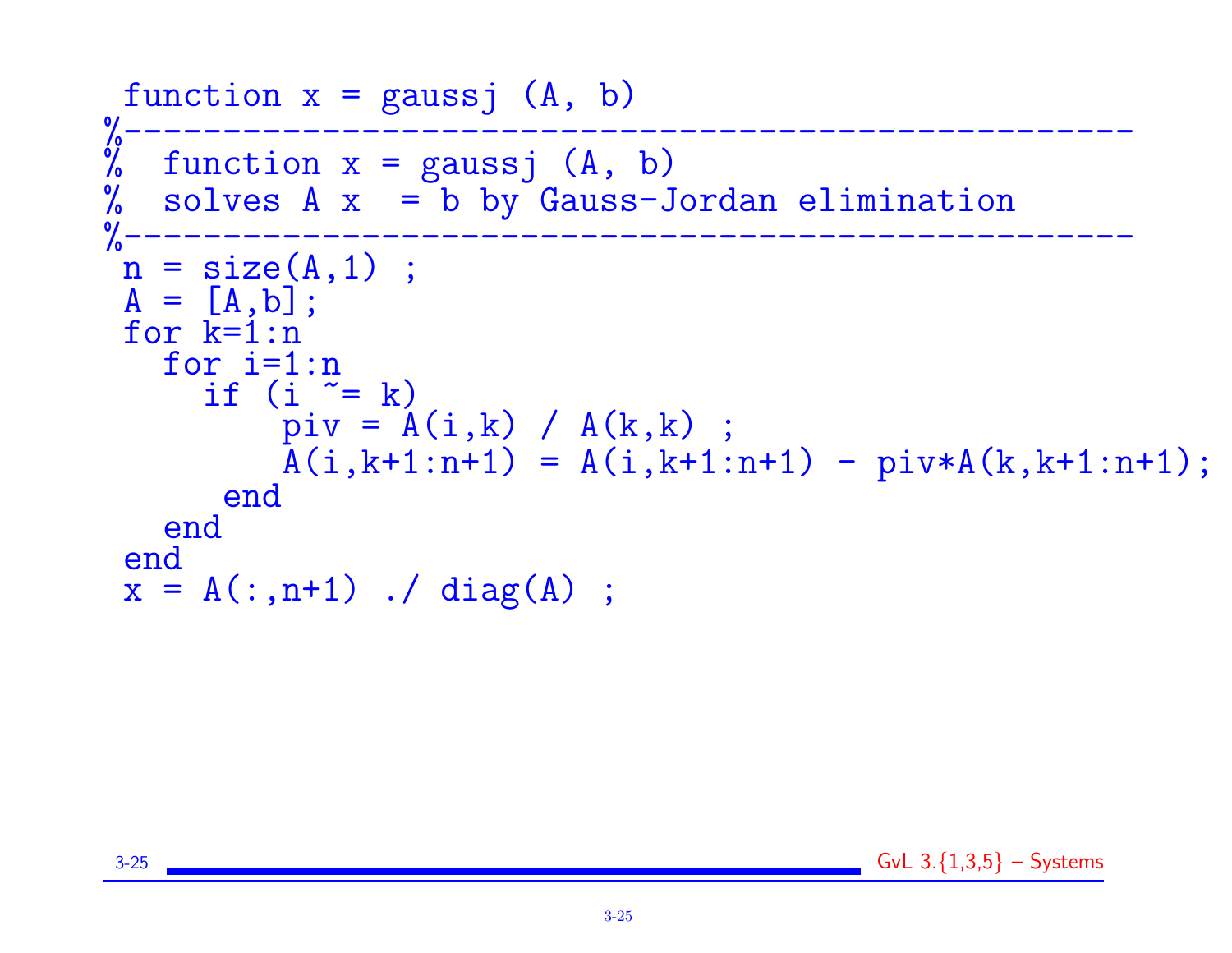Gaussian Elimination: Partial Pivoting

Consider again Gaussian Elimination for the linear system

$$
\begin{cases} 2x_1 + 2x_2 + 4x_3 = 2 \\ x_1 + x_2 + x_3 = 1 \\ x_1 + 4x_2 + 6x_3 = -5 \end{cases}
$$
 Or: 
$$
\begin{bmatrix} 2 & 2 & 4 & 2 \\ 1 & 1 & 1 & 1 \\ 1 & 4 & 6 & -5 \end{bmatrix}
$$

 $row_2 := row_2 - \frac{1}{2} \times row_1: \quad row_3 := row_3 - \frac{1}{2} \times row_1:$ 

| $\mathbf{2}$      |   |        | $\mathbf{4}$   $\mathbf{2}$ |  |
|-------------------|---|--------|-----------------------------|--|
| $\mathbf{\Omega}$ | 0 | $-1$ 0 |                             |  |
|                   |   |        | $6 - 5$                     |  |

| $\mathbf{2}$      | $\mathbf{2}$ | $4 \mid 2 \mid$ |
|-------------------|--------------|-----------------|
| $\mathbf{\Omega}$ | $\bullet$    | $-1$ 0          |
| $\bigcap$         | $\cdot$      | $4 -6 $         |

Pivot  $a_{22}$  is zero. Solution : permute rows 2 and 3:

|                           | $2 \quad 2$    |                                                            |  |
|---------------------------|----------------|------------------------------------------------------------|--|
|                           | $\mathbf{0}$ 3 |                                                            |  |
| $\mathbf{0}$ $\mathbf{0}$ |                | $\begin{array}{c c} 4 & 2 \\ 4 & -6 \\ -1 & 0 \end{array}$ |  |

3-26  $\sim$  GvL 3. $\{1,3,5\}$  – Systems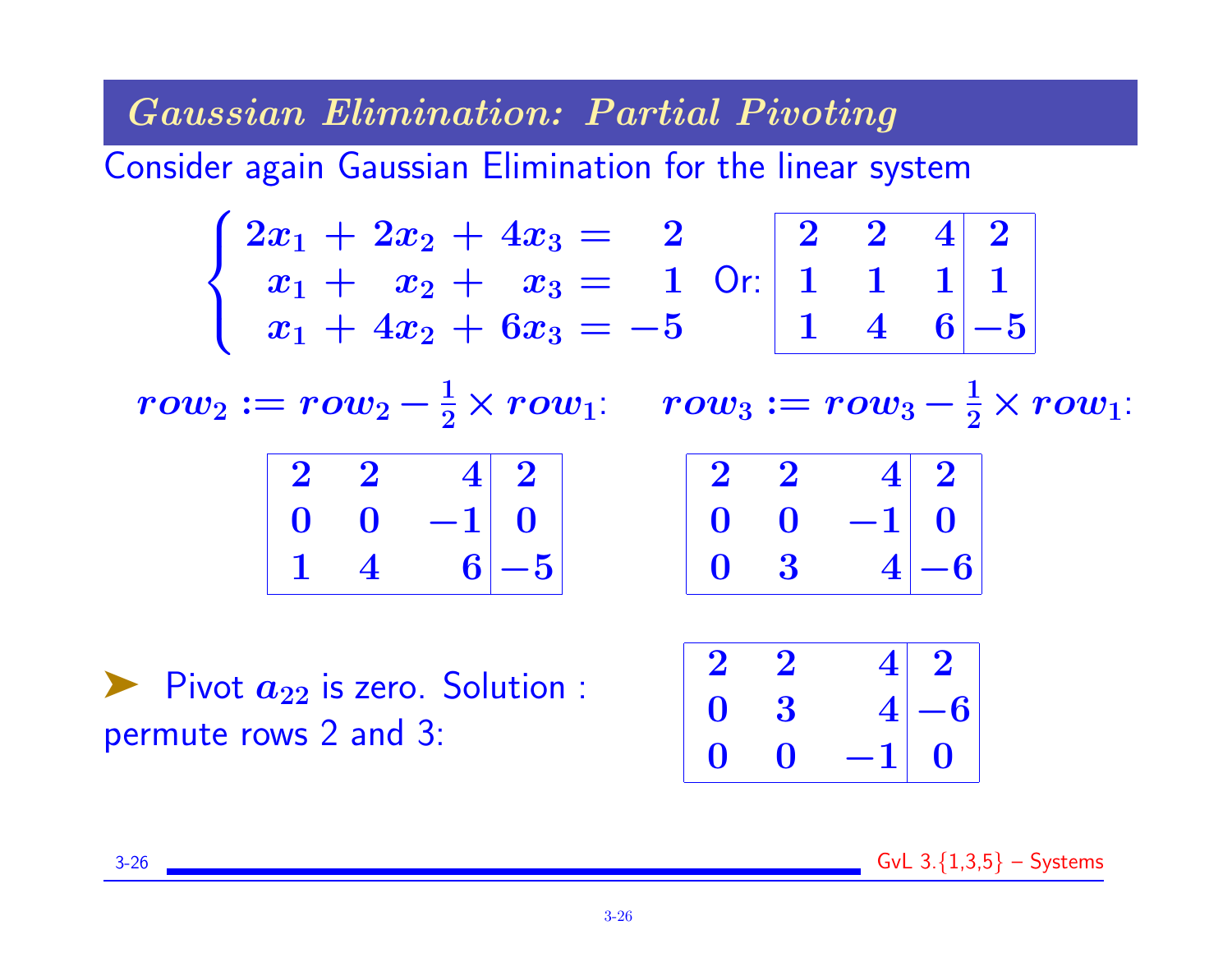### Gaussian Elimination with Partial Pivoting



Always permute row  $k$  with row  $l$  such that

$$
\left|a_{lk}\right|=\max_{i=k,...,n}\left|a_{ik}\right|
$$

#### ➤ More 'stable' algorithm.

 $3-27$  GvL  $3.\{1,3,5\}$  – Systems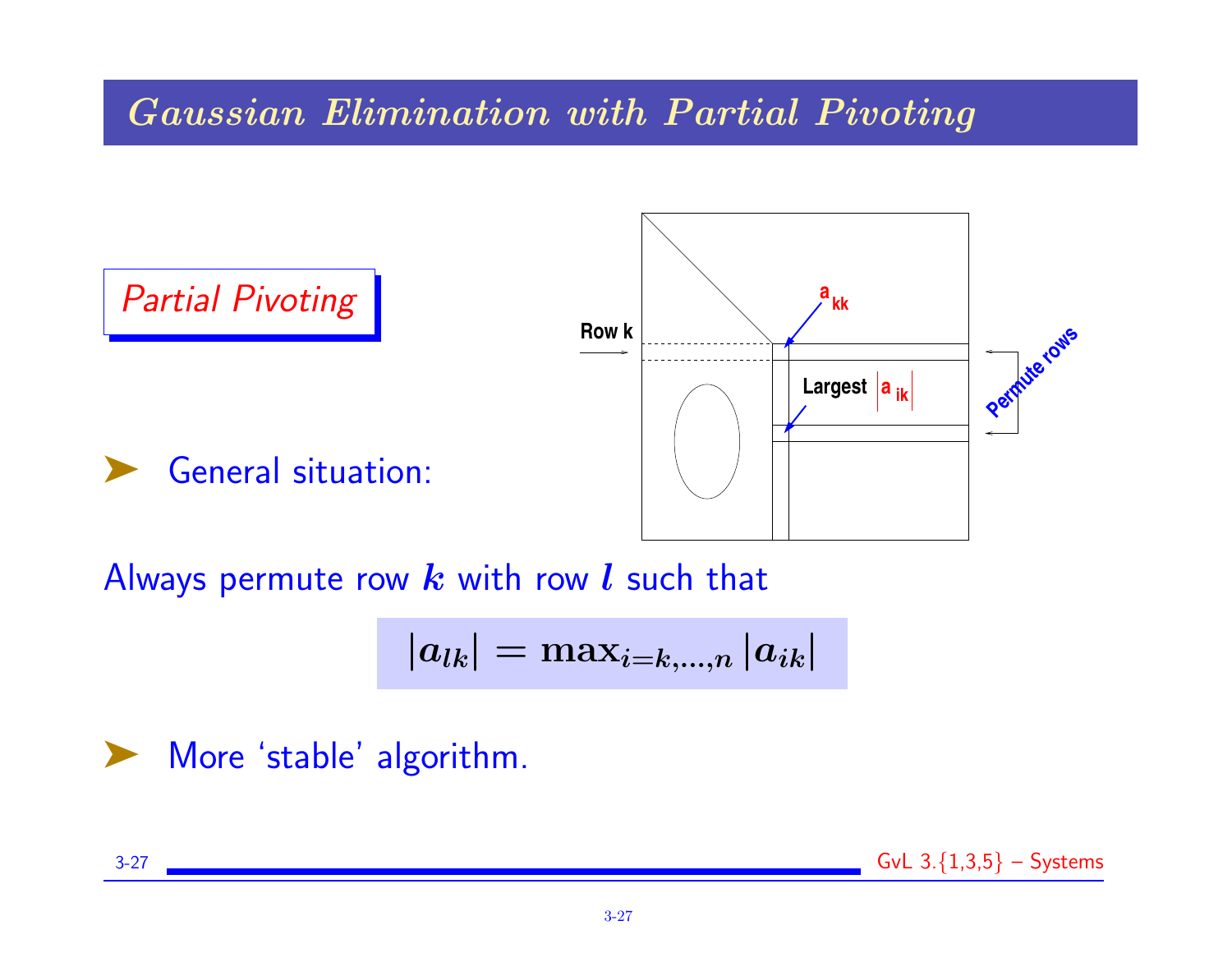```
function x = gaussp (A, b)%---------------------------------------------------
% function x = guassp (A, b)solves A \times = b by Gaussian elimination with
% partial pivoting/<br>%--------------------
%---------------------------------------------------
 n = size(A, 1);
 A = [A, b]for k=1:n-1[t, ip] = max(abs(A(k:n, k)));
     ip = ip+k-1 ;
%% swap
     temp = A(k, k:n+1);
     A(k, k:n+1) = A(ip, k:n+1);A(ip, k:n+1) = temp;for i=k+1:npi = A(i,k) / A(k,k);
     \bar{A}(i,k+1:n+1) = A(i,k+1:n+1) - piv*A(k,k+1:n+1);end
 end
 x = \text{backsolv}(A, A(:, n+1));
```

```
3-28 GvL 3.\{1,3,5\} – Systems
```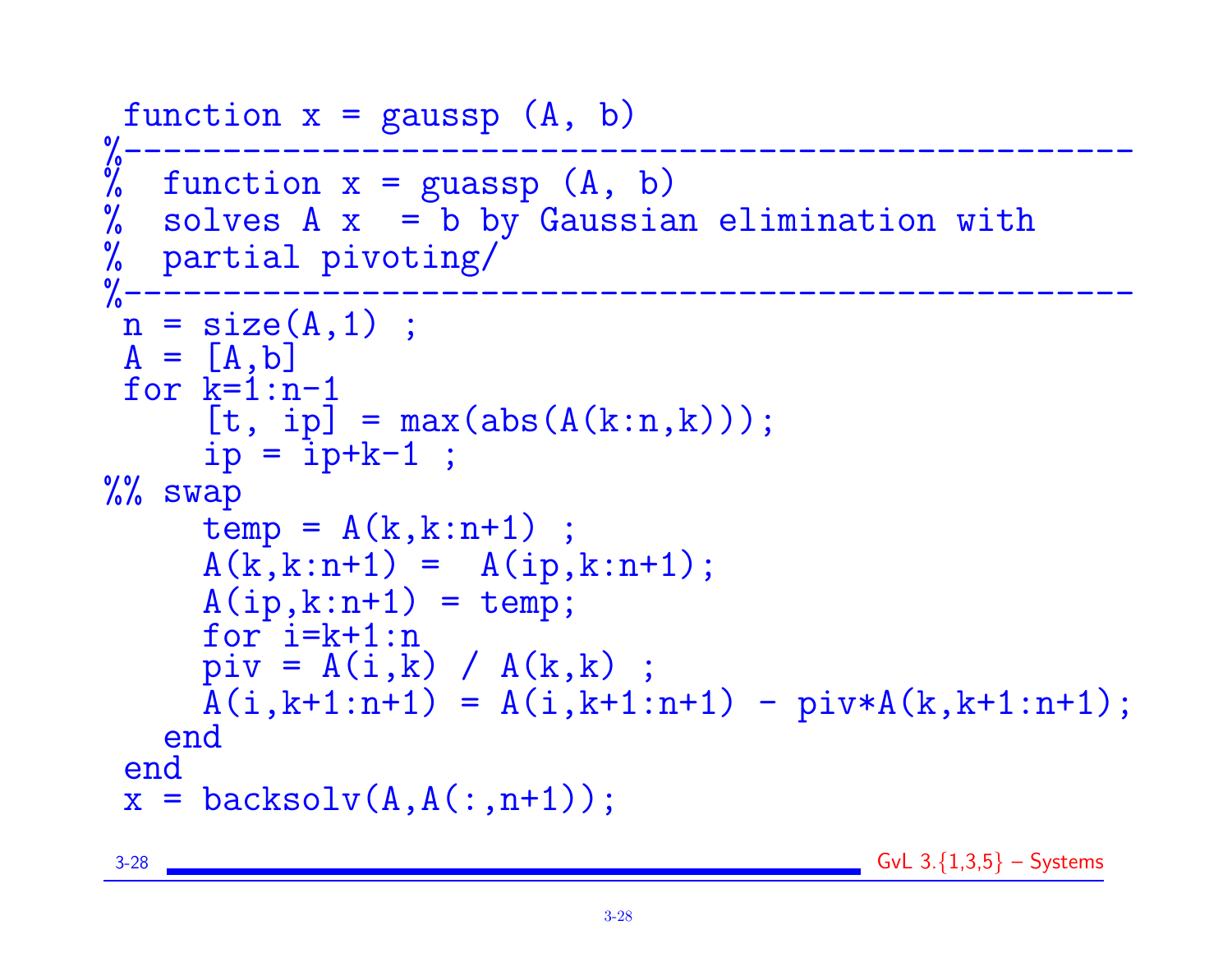Pivoting and permutation matrices

A permutation matrix is a matrix obtained from the identity matrix by permuting its rows

For example for the permutation  $\pi = \{3, 1, 4, 2\}$  we obtain

$$
P=\begin{pmatrix} 0 & 0 & 1 & 0 \\ 1 & 0 & 0 & 0 \\ 0 & 0 & 0 & 1 \\ 0 & 1 & 0 & 0 \end{pmatrix}
$$

Important observation: the matrix  $\bm{P} \bm{A}$  is obtained from  $\bm{A}$  by permuting its rows with the permutation  $\pi$ 

$$
(PA)_{i,:}=A_{\pi(i),:}
$$

3-29  $\sim$  GvL 3. $\{1,3,5\}$  – Systems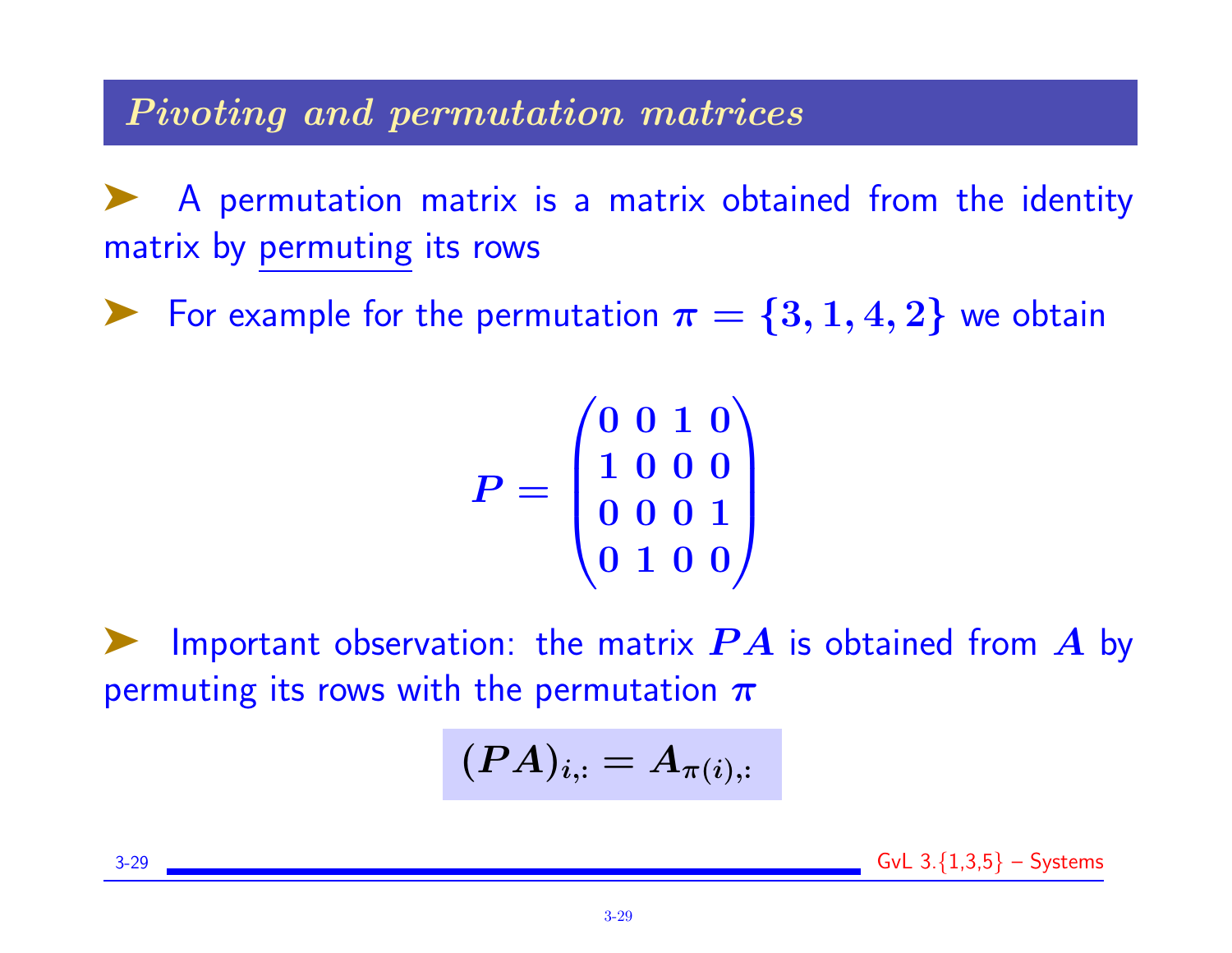$\boxed{\mathbb{Z}_{\text{D9}}}$  What is the matrix  $\bm{P}\bm{A}$  when

$$
P=\begin{pmatrix}0&0&1&0\\1&0&0&0\\0&0&0&1\\0&1&0&0\end{pmatrix}\ A=\begin{pmatrix}1&2&3&4\\5&6&7&8\\9&0&-1&2\\-3&4&-5&6\end{pmatrix}\,?
$$

➤ Any permutation matrix is the product of interchange permutations, which only swap two rows of  $I$ .

 $\blacktriangleright$  Notation:  $E_{ij} =$  Identity with rows i and j swapped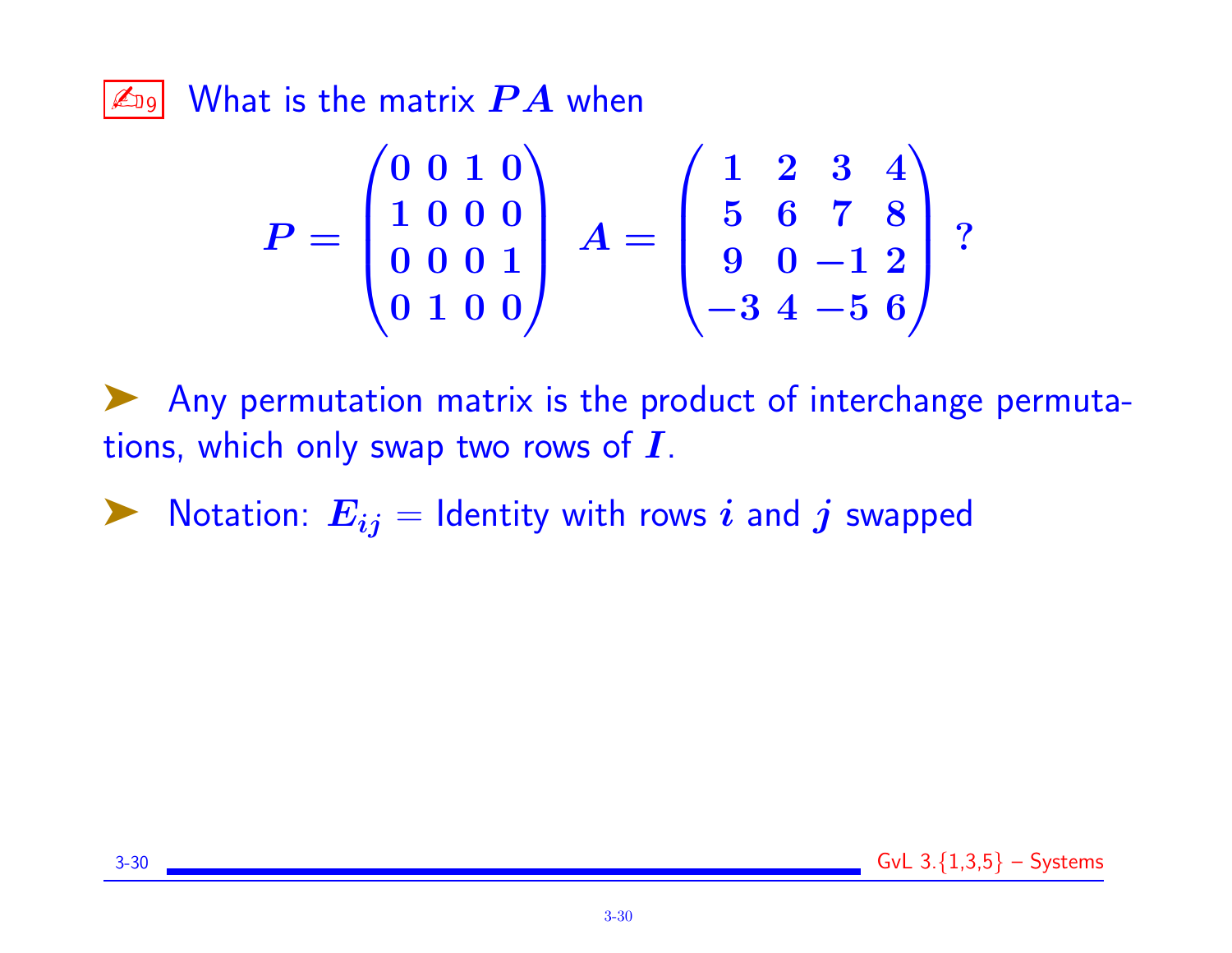Example:  $\vert$  To obtain  $\pi = \{3, 1, 4, 2\}$  from  $\pi = \{1, 2, 3, 4\}$ – we need to swap  $\pi(2) \leftrightarrow \pi(3)$  then  $\pi(3) \leftrightarrow \pi(4)$  and finally  $\pi(1) \leftrightarrow \pi(2)$ . Hence:

$$
P=\begin{pmatrix} 0 & 0 & 1 & 0 \\ 1 & 0 & 0 & 0 \\ 0 & 0 & 0 & 1 \\ 0 & 1 & 0 & 0 \end{pmatrix}=E_{1,2}\times E_{3,4}\times E_{2,3}
$$

 $\mathbb{Z}_{10}$  In the previous example where

 $> A = [ 1 2 3 4; 5 6 7 8; 9 0 -1 2; -3 4 -5 6 ]$ 

Matlab gives  $det(A) = -896$ . What is  $det(PA)$ ?

3-31 **GvL** 3. $\{1,3,5\}$  – Systems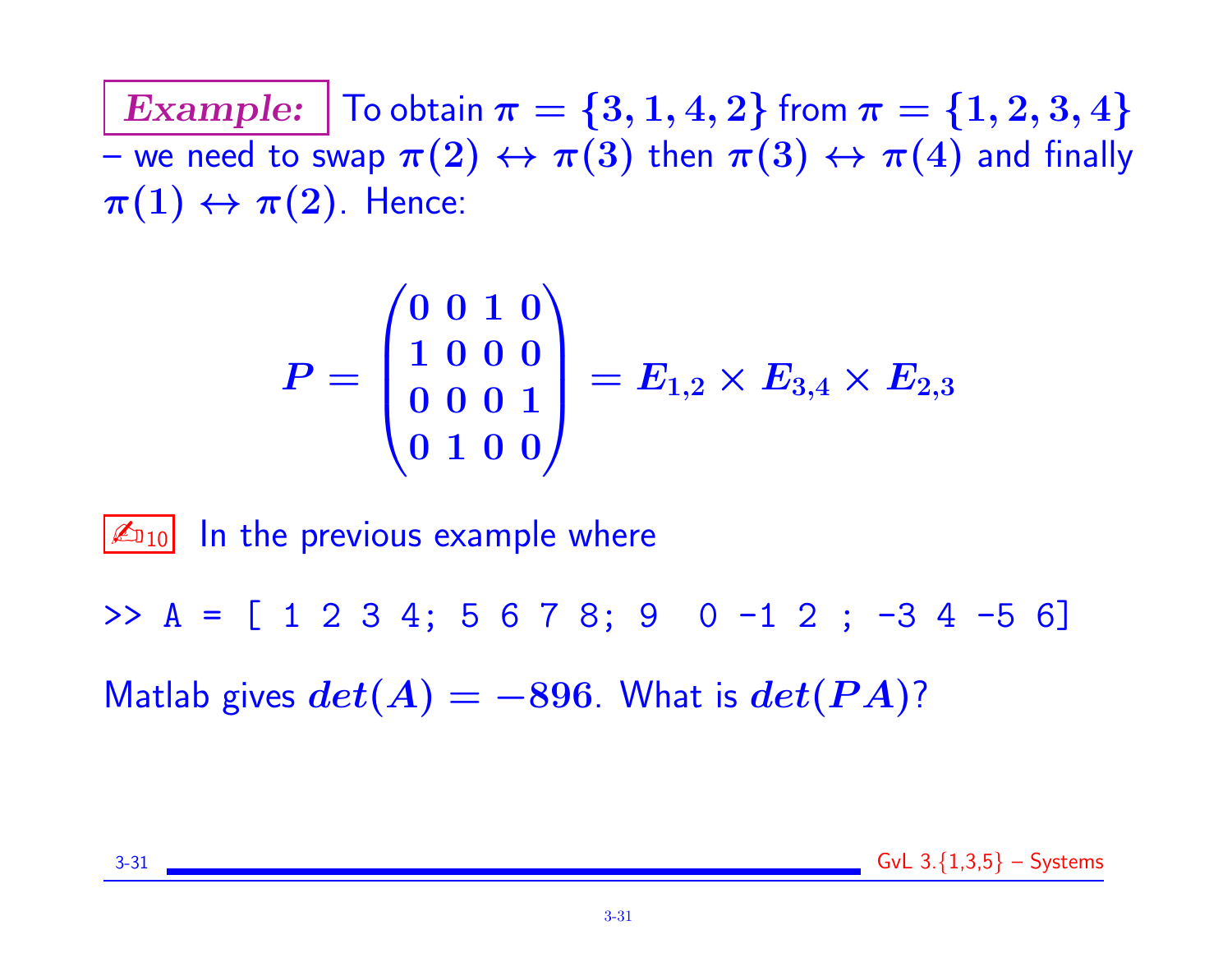▶ At each step of G.E. with partial pivoting:

$$
M_{k+1}E_{k+1}A_k=A_{k+1}\vert
$$

where  $E_{k+1}$  encodes a swap of row  $k+1$  with row  $l > k+1$ .

▶ Notes: (1)  $E_i^{-1} = E_i$  and (2)  $M_j^{-1} \times E_{k+1} = E_{k+1} \times \tilde{M_j}^{-1}$ for  $k \geq j$ , where  $M_j$  has a permuted Gauss vector:

$$
\begin{aligned} (I + v^{(j)} e_j^T) E_{k+1} &= E_{k+1} (I + E_{k+1} v^{(j)} e_j^T) \\ &\equiv E_{k+1} (I + \tilde{v}^{(j)} e_j^T) \\ &\equiv E_{k+1} \tilde{M}_j \end{aligned}
$$

 $\blacktriangleright$  Here we have used the fact that above row  $k+1$ , the permutation matrix  $E_{k+1}$  looks just like an identity matrix.

3-32 GvL 3.{1,3,5} – Systems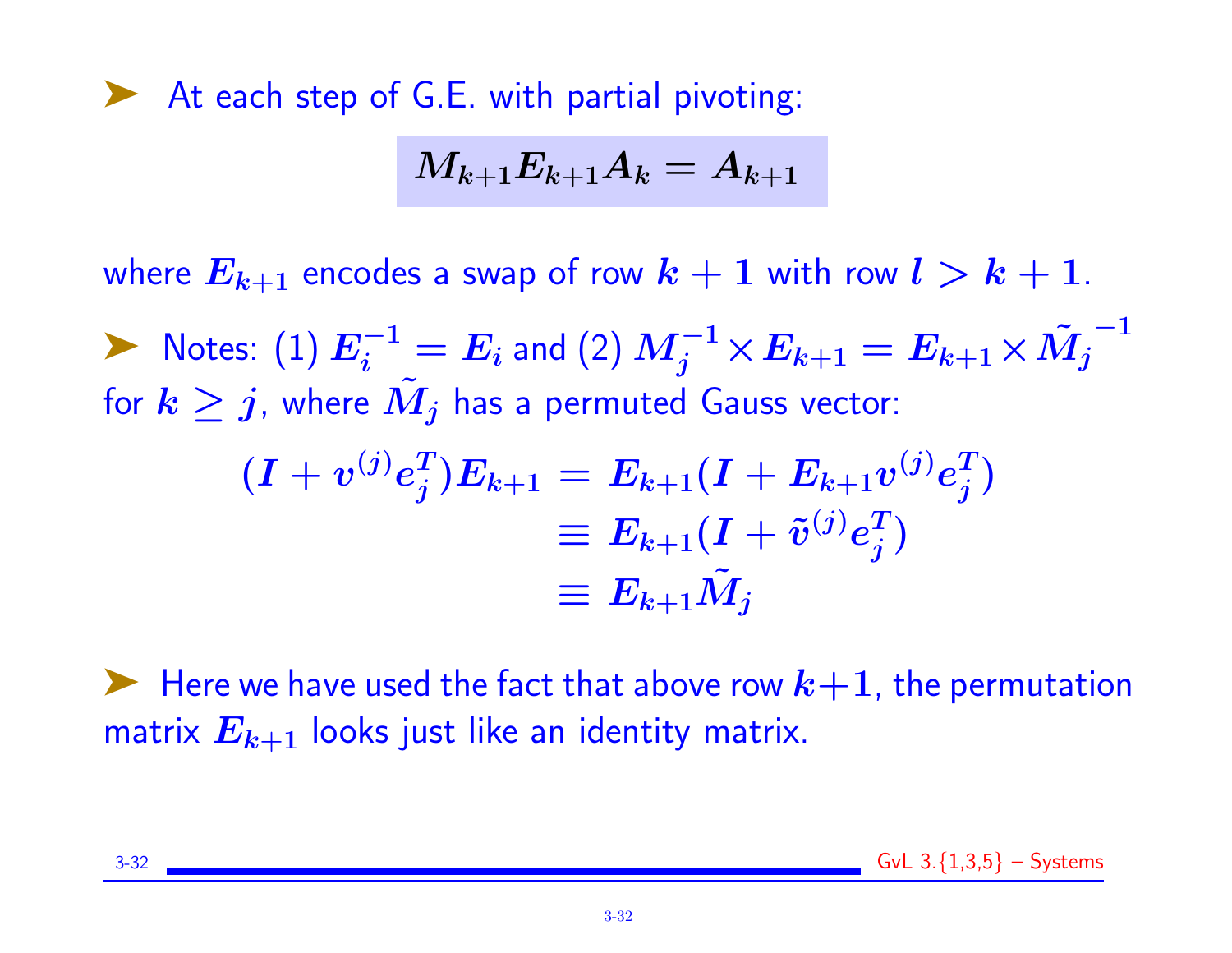# Result:

$$
A_0 = E_1 M_1^{-1} A_1
$$
  
=  $E_1 M_1^{-1} E_2 M_2^{-1} A_2 = E_1 E_2 \tilde{M}_1^{-1} M_2^{-1} A_2$   
=  $E_1 E_2 \tilde{M}_1^{-1} M_2^{-1} E_3 M_3^{-1} A_3$   
=  $E_1 E_2 E_3 \tilde{M}_1^{-1} \tilde{M}_2^{-1} M_3^{-1} A_3$   
= ...  
=  $E_1 \cdots E_{n-1} \times \tilde{M}_1^{-1} \tilde{M}_2^{-1} \tilde{M}_3^{-1} \cdots \tilde{M}_{n-1}^{-1} \times A_{n-1}$   
  
In the end

$$
PA = LU \text{ with } P = E_{n-1} \cdots E_1
$$

3-33 GvL  $3.\{1,3,5\}$  – Systems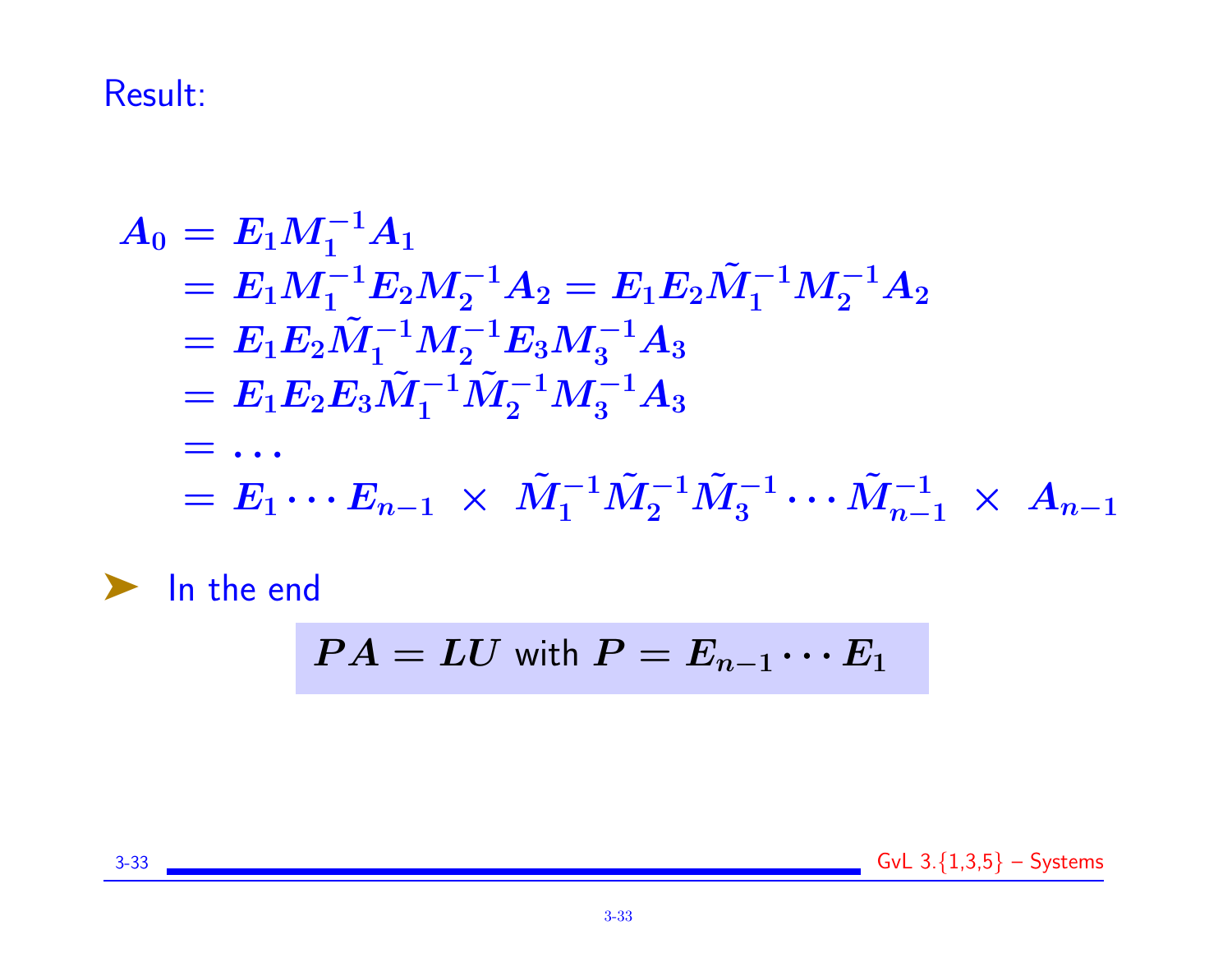#### Special case of banded matrices

- Banded matrices arise in many applications
- A has upper bandwidth q if  $a_{ij} = 0$  for  $j i > q$
- A has lower bandwidth p if  $|a_{ij} = 0$  for  $i j > p$



Simplest case: tridiagonal  $\blacktriangleright$   $p = q = 1$ .

3-34  $\sim$  GvL 3. $\{1,3,5\}$  – Systems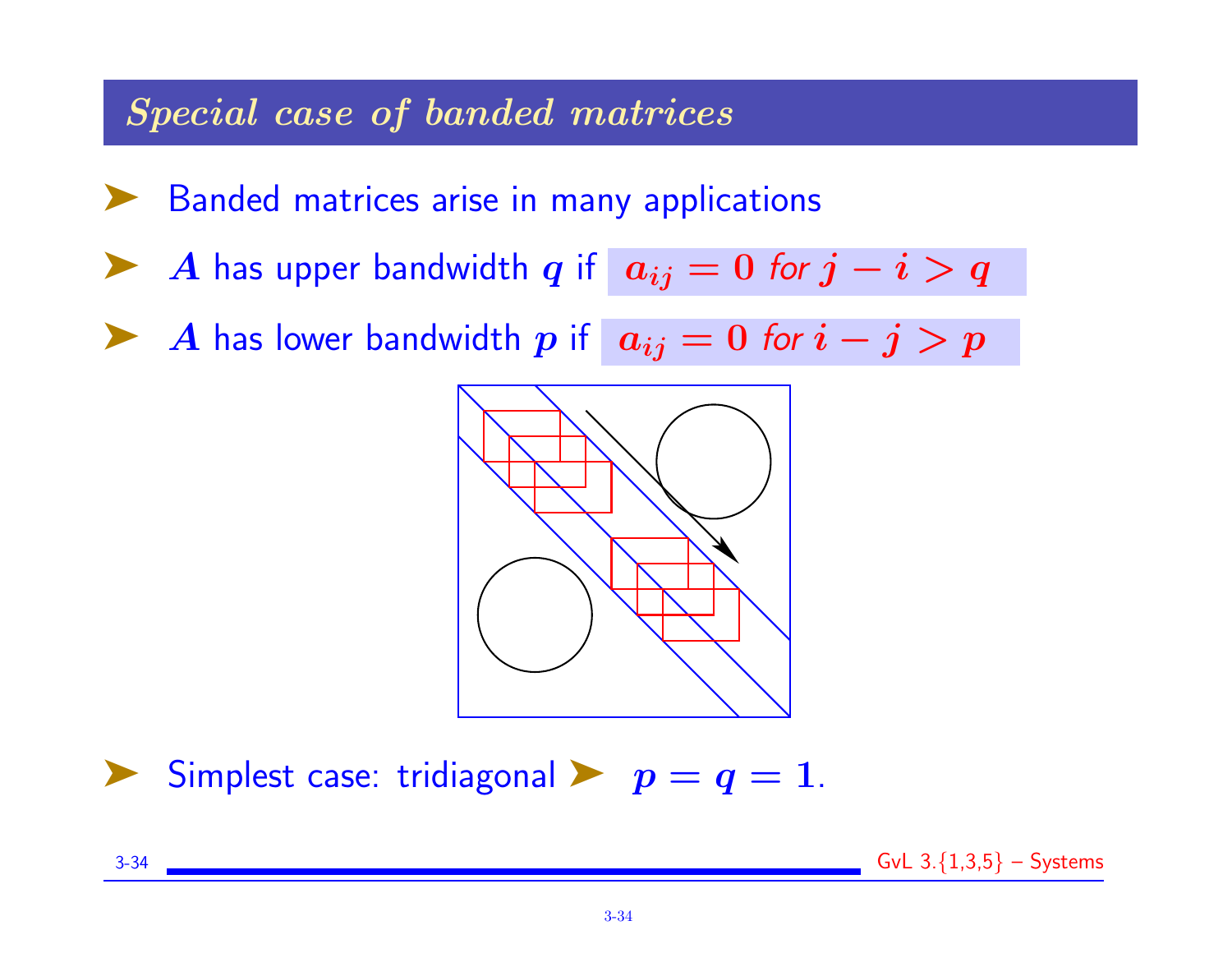➤ First observation: Gaussian elimination (no pivoting) preserves the initial banded form. Consider first step of Gaussian elimination:

2. For 
$$
i = 2 : n
$$
 Do:  
\n3.  $a_{i1} := a_{i1}/a_{11}$  (pivots)  
\n4. For  $j := 2 : n$  Do:  
\n5.  $a_{ij} := a_{ij} - a_{i1} * a_{1j}$   
\n6. End  
\n7. End

**EX** If A has upper bandwidth q and lower bandwidth  $p$  then so is the resulting  $[L/U]$  matrix.  $\triangleright$  Band form is preserved (induction)  $|\mathcal{L}_{011}|$  Operation count?